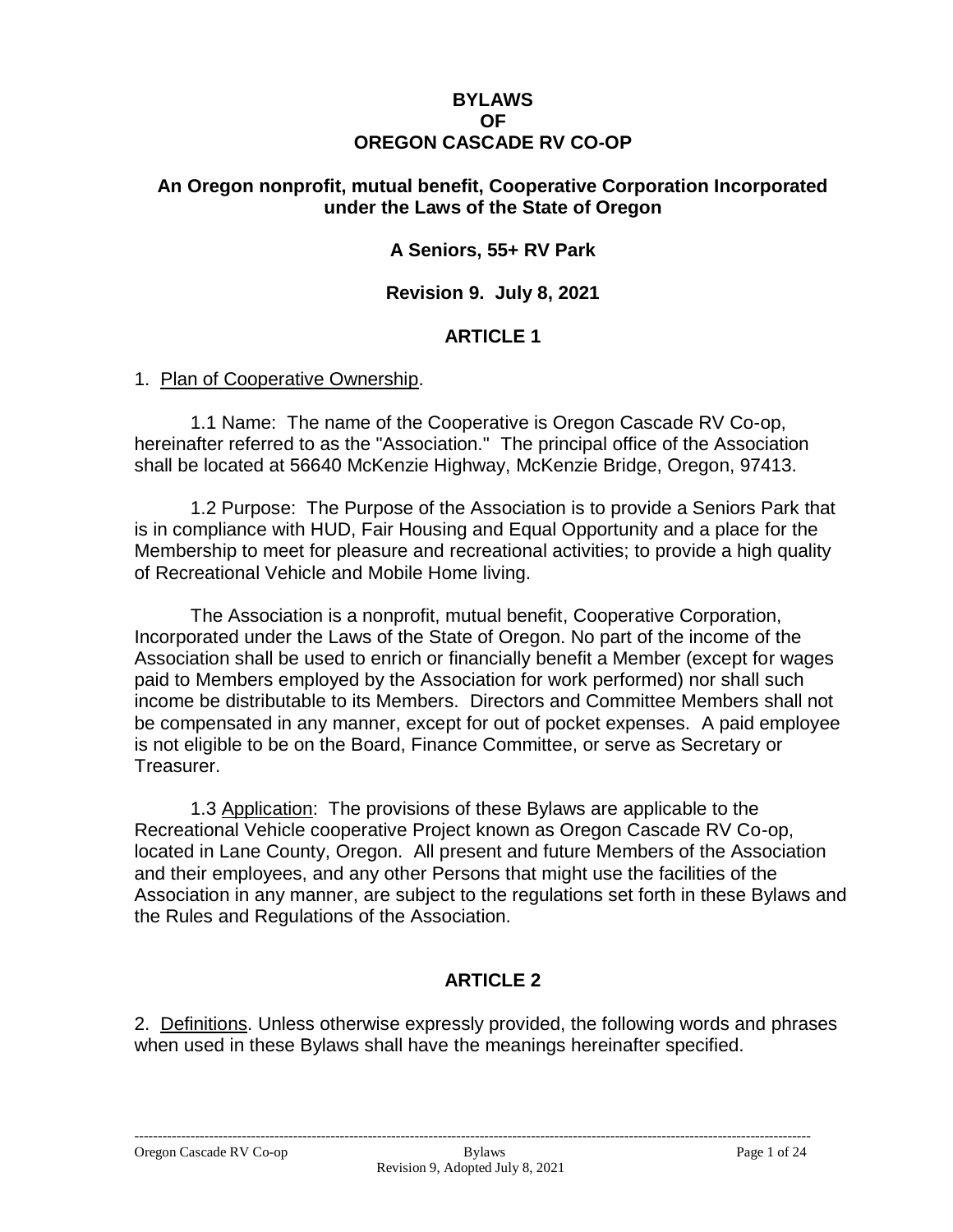2.1 Architectural Review Committee: "Architectural Review Committee" shall mean the Architectural Review Committee created in accordance with Article 8 hereof. The Architectural Review Committee is also known as "The ARC."

2.2 Architectural Review Committee Rules: "Architectural Review Committee Rules" shall mean the Rules adopted by the Architectural Review Committee in accordance with Article 8, hereof.

2.3 Articles: "Articles" shall mean the Articles of Incorporation of the Association, as filed with the Oregon Secretary of State on December 27, 1988, and Restated on July 25, 2011, as such Articles may be amended in accordance with ORS 62.555 et seq.

2.4 Assessment, Annual: "Annual Assessment" shall mean a charge against an Owner and his/her Membership and Lease, representing a portion of the costs of maintaining, improving, repairing, managing and paying taxes on the Project and all other Common Expenses, which are to be paid by each Owner to the Association in accordance with these Bylaws. Any proposed increase in the Annual Assessment which exceeds fifteen percent (15%) shall require a fifty-one percent (51%) approval of all the Association Membership eligible to vote.

2.5 Assessment, Capital Improvement: "Capital improvement Assessment" shall mean a charge against each Owner and his/her Membership and Lease, representing a portion of the cost to the Association for the installation or construction of any Capital Improvements or other addition on any of the Project, which the Association may from time to time authorize. Such charge shall be levied equally among all of the Owners in the Project.

2.6 Assessment, Reconstruction: "Reconstruction Assessment" shall mean a charge against the Owners and their respective Memberships and Leases, representing a portion of the cost to the Association for Reconstruction of any Capital Improvements on any of the Project which the Association may from time to time authorize. Such charge shall be levied equally among all of the Owners in the Project.

2.7 Assessment, Special: "Special Assessment" shall mean a charge against a particular Owner and his/her Membership and Lease, directly attributable to, or reimbursable by, the Owner, equal to the cost incurred by the Association for corrective action performed in accordance with the provisions of these Bylaws, or a reasonable fine or penalty assessed by the Board, plus interest and other charges on such Special Assessments as provided for in these Bylaws. Special Assessments shall not include any late payment penalties, interest charges or cost incurred by the Association (including attorneys' fees) in the collection of annual, Capital Improvement and Reconstruction Assessments.

2.8 Association: "Association" or "Co-op" shall mean Oregon Cascade RV Coop its successors and assigns.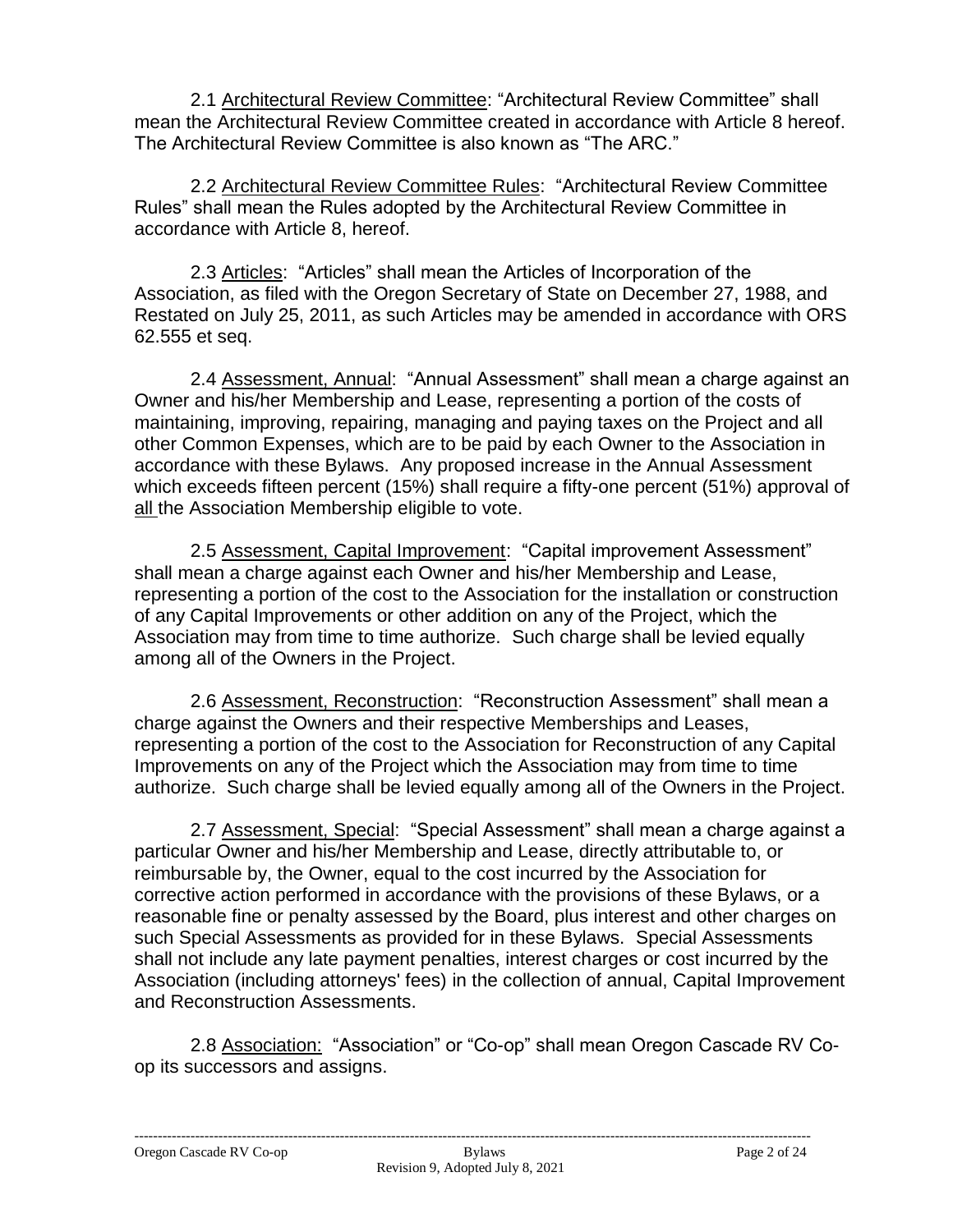2.9 Beneficiary: "Beneficiary" shall mean the legal recipient of a Certificate, defined in 2.13, through a Trust or Will disposition.

2.10 Board or Directors: "Board of Directors" or "Board" shall mean the Board of Directors of the Association.

2.11 Budget: "Budget" shall mean a Written, itemized estimate of the income and Common Expenses of the Association in performing its functions under these Bylaws, which Budget shall be prepared according to these Bylaws.

2.12 Bylaws: "Bylaws" shall mean the amended and restated Bylaws of the Association as such Bylaws may be amended from time to time.

2.13 Certificate: "Certificate" shall mean a Membership Certificate, issued by the Association and registered in the books and records of the Association.

2.14 Closing Date: "Closing Date" shall mean the date on which a Lease of a Space and Certificate representing the appurtenant Membership in the Association is issued or transferred to a new Owner.

2.15 Common Expenses: "Common Expenses" shall mean the actual or estimated costs of: Ownership, maintenance, management, operation, repair and replacement of the Project facilities (including unpaid Annual Assessments, Special Assessments, Reconstruction Assessments and Capital Improvement Assessments).

2.16 Electronic: "Electronic" and "Electronically" include, but are not limited to email, telephone, and internet communication, Electronic Meetings, and/or the electronic transmission of documents by email, facsimile, or other electronic means, as appropriate.

2. 17 Electronic Meetings: A meeting where all attendees have simultaneous aural communication equivalent to those of meetings held in one room or area.

2.18 Entity: An organization that has an identity separate from those of its members such as a trust.

2.19 Family: Subject to the provisions of Article 2.37, "Family" shall mean one or two natural adult Persons, with one such Person being 55 years of age or older, each related to the other by blood, marriage or adoption, or one of two natural Persons not so related, who maintain a common household in a Residence, (or, if the Person is an Entity, a trustee of that Entity) provided however, in the event any statute or court ruling in any Oregon or Federal Court applicable to the Association deems it unlawful to limit Residence in the Project to Persons who are 55 years of age or older, then, for the purposes of this definition, the phrase "with one such Person being 55 years of age or older" shall be stricken.

2.20 Fiscal Year: "Fiscal Year" shall mean the Fiscal accounting and reporting period of the Association which shall be July 1 to June 30.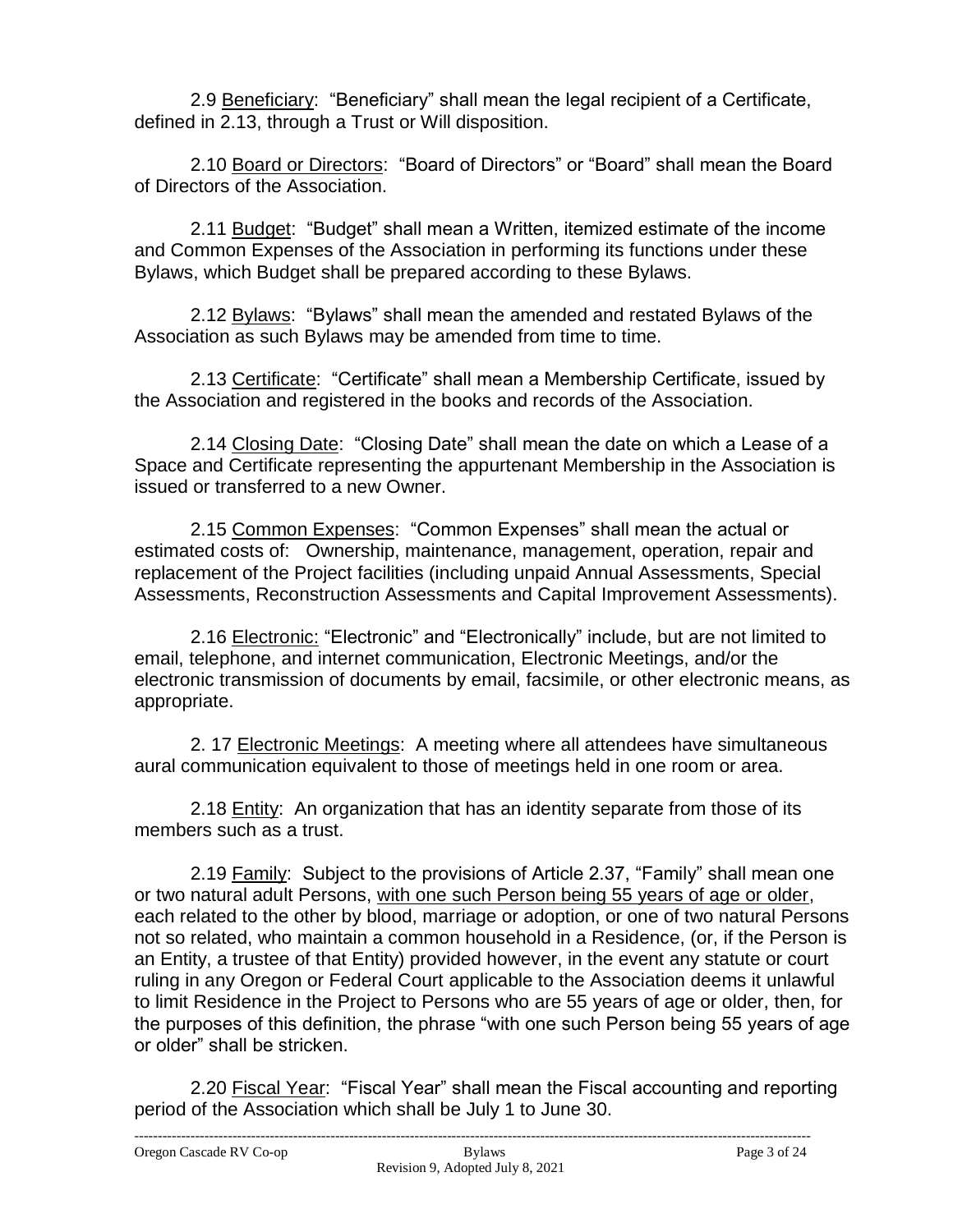2.21 Improvements: "Improvements" shall mean all facilities, structures and appurtenances thereto of every type and kind.

2.22 Lease: "Lease" shall mean the Master Lease Agreement or agreements entered into between the Association and its Members.

2.23 Maintenance Funds: "Maintenance Funds" shall mean the accounts created for the receipts and disbursements of the Association.

2.24 Majority Vote: "A Majority Vote" means fifty-one percent (51%) or more of the votes cast, by Members entitled to vote, consisting of a Quorum (35%) of the Membership, excluding blanks or abstentions, at a regular or properly called meeting. There shall be a minimum of thirty percent (30%) (21) of the Members entitled to vote for the purpose of day-to-day Co-op business.

2.25 Manager: "Manager" shall mean the person or persons, if any, employed by the Association, in accordance with and limited by Section 3.5 hereof, and delegated the duties, powers or functions of the Association as limited by said section.

2.26 Member, Membership: "Member" shall mean and refer to those Persons entitled to Membership. Each Membership shall be evidenced by a Certificate.

2.27 Mobile Home: "Mobile Home" shall mean a Mobile Home as authorized by the Board, to be kept in the Project in Spaces M1 through M11.

2.28 Mortgage: "Mortgage" shall mean any pledge, assignment, encumbrance, installment contract or other or transfer of Lease and the appurtenant Membership and Certificate as security, to secure the performance of an obligation, which pledge, assignment, hypothecation or conveyance will be released or reconveyed upon the completion of such performance. The term "Deed of Trust" or "Trust Deed" when used herein shall be synonymous with the term "Mortgage."

2.29 Mortgagee, Mortgagor: "Mortgagee" shall mean a Person to whom a Mortgage is made. "Mortgagor" shall mean a Person who Mortgages his/her or its property to another (i.e., the maker of the Mortgage).

2.30 Notice and Hearing: "Notice and Hearing" shall mean Written notice of, and a hearing before the Board, at which the Owner's concerns shall be heard in a manner as further provided in these Bylaws.

2.31 Owner: "Owner" shall mean the Owner, whether one or two Persons, of a Lease and the appurtenant Membership in the Association, but excluding those Persons holding such Lease and Membership, or the Certificate representing such Membership, as security for the performance of an obligation.

2.32 Person: "Person" shall mean a natural individual, a trust or any other Entity with the legal right to Lease property.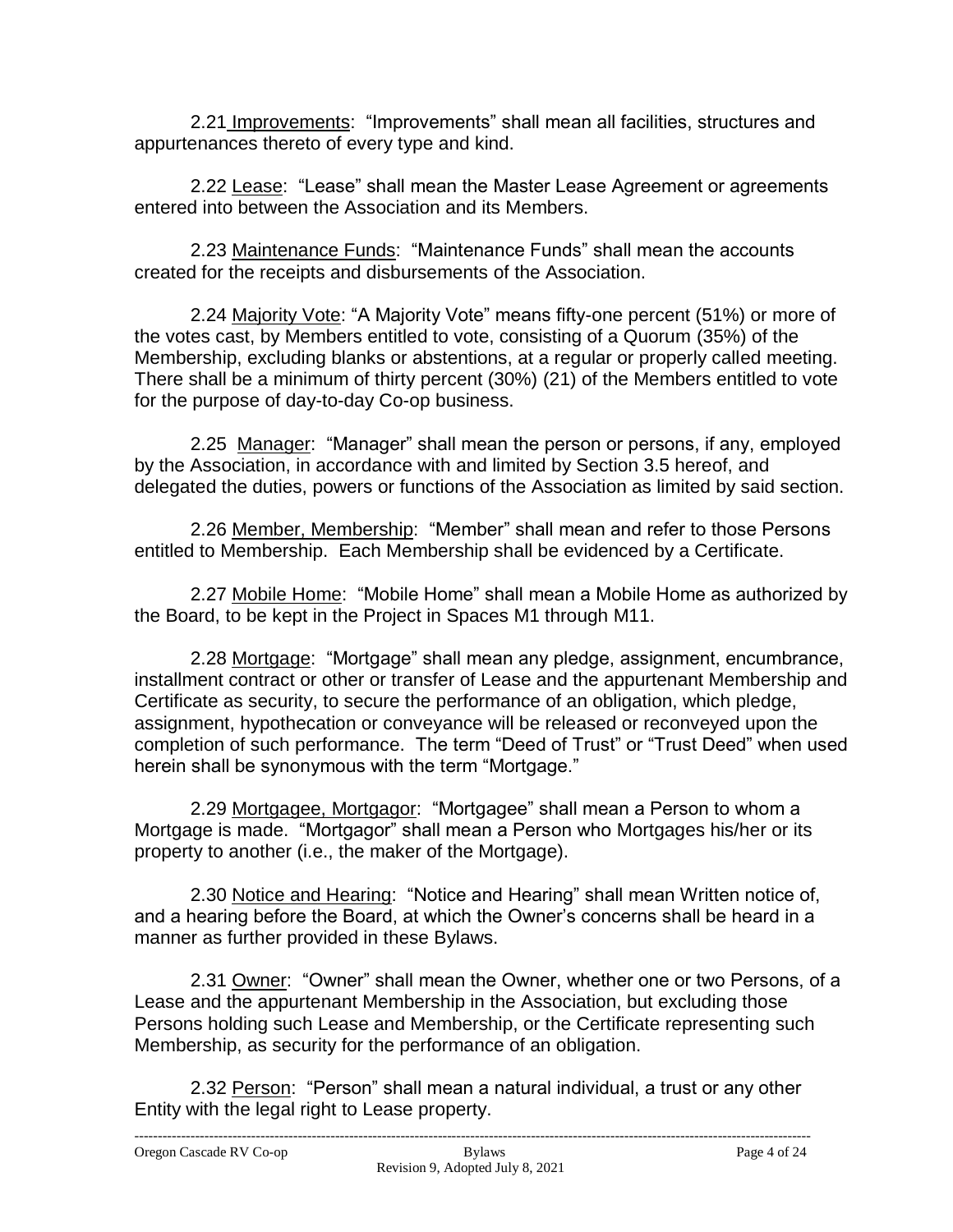2.33 Plot Plan: "Plot Plan" shall mean the drawing showing the relative locations of the Spaces or lots. A copy of the Project Plot Plan is attached to the Master Lease Agreement as Exhibit "A"

2.34 Post, Posting, Posted: Post, Posting, Posted shall mean to Post a notice/message on the Oregon Cascade RV Co-op web message board, place a printed copy on Laundry Room bulletin board, and send a copy, Electronically or by United States Postal Services, to those Members not having access to the web message board. The Secretary shall maintain a list of Members who give written notice of not having access to the web message board, and such list shall be conclusive evidence of such access, unless and until a Member on the list notifies the Secretary, in Writing, that said Member has no access or otherwise desires to be sent a printed copy of such notice/message by United States Postal Services.

2.35 Project: "Project" shall mean the Property owned by the Association which includes all common grounds, trees, plantings, Spaces, Project improvements and Project buildings, excluding Owner's Mobile Homes, Recreational Vehicles, Park Models, sheds and decks placed on the Spaces.

2.36 Recreational Vehicle: "Recreational Vehicle" or "RV" shall mean a motor home, fifth wheel, towable trailer, park model or other vehicle authorized by the Board to be kept in the Project on Spaces RV-1 through RV-52. An RV must have an RVIA certification.

2.37 Residence: "Residence" shall mean a Space together with any Recreational Vehicle, Park Model or Mobile Home thereon.

2.38 Restrictions: "Restrictions" shall mean these Bylaws, the Master Lease and its attachments, including the Rules and Regulations, the Pet Policy, the Utility Plan and the Architectural Review Committee Rules.

2.39 Rules and Regulations: "Rules and Regulations" shall mean the Rules and Regulations adopted by the Board in accordance with these Bylaws, as such Rules and Regulations may be amended from time to time.

2.40 Senior Park: "Senior Park" shall mean for eighty percent (80%) of the Members, one Person (or if the Person is an Entity, a trustee of that Entity) must be 55 years of age or older, and for the remaining twenty percent (20%) of the Members, a Person (or if the Person is an Entity, a trustee of that Entity) must be 50 years of age or older.

2.41 Space: "Space" shall mean a Space within the Project intended to be used to park Recreational Vehicles, Park Models or Mobile Homes as defined in the Architectural Review Committee Rules and Regulations.

-------------------------------------------------------------------------------------------------------------------------------------------------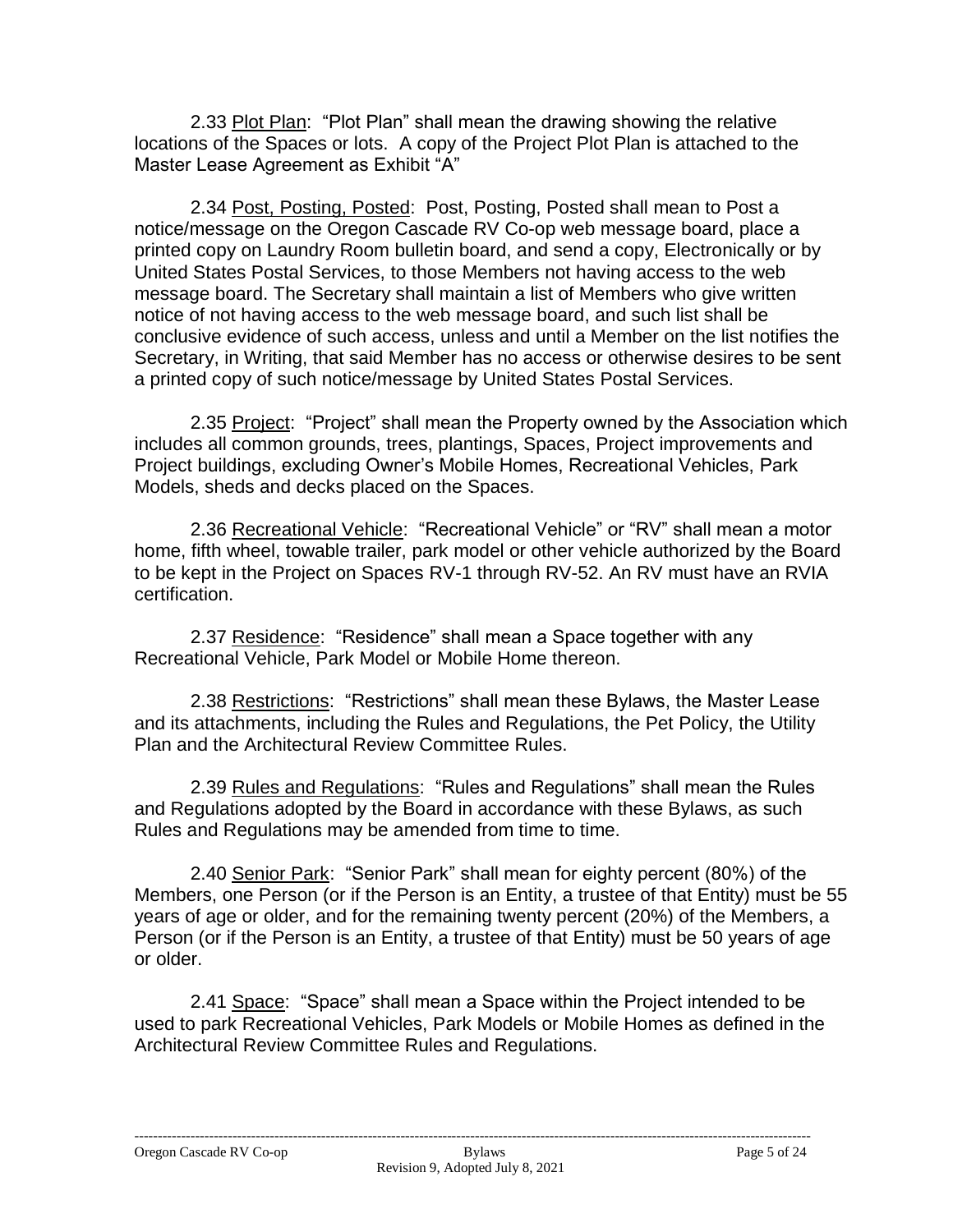2.42 Written, in Writing: "Written" and "in writing" includes, but is not limited to the electronic transmission of documents by email, facsimile, or other electronic means.

# **ARTICLE 3**

### 3. Duties and Powers of the Association.

3.1 Duties and Powers: The duties and powers of the Association are those set forth in the Articles and these Bylaws. The Association shall further have the right to install or construct Capital Improvements on the Project as provided herein. The Association may at any time, and from time to time, reconstruct, replace or refinish any Improvement or portions thereof upon the Project, replace destroyed trees or other vegetation and plant trees, shrubs and ground cover upon any portion of the Project, as further provided herein. The Association may employ personnel necessary for the effective operation and maintenance of the Project, including the employment of legal and accounting services, as provided in these Bylaws.

3.2 Repair and Maintenance Duties of Association: Subject to Article 12 pertaining to destruction of Improvements, and subject to Section 3.3 pertaining to repairs by Owners, the Association shall paint, maintain, repair and make necessary Improvements to the Project, or shall contract for such maintenance, repair and Improvements, to assure the Project remains in good condition and repair. All such maintenance, repairs and Improvements to the Project, which are specifically identified as the responsibility of the Association, shall be paid for as Common Expenses out of the Maintenance Funds as provided in these Bylaws. All work performed for and on behalf of an Owner shall be charged to such Owner as a Special Assessment, as herein provided.

The Association shall have the responsibility of owning and administering the Project, approving the annual Budget and activities for the coming year, establishing and collecting all Assessments applicable to the Project, and arranging for overall architectural control of the Project.

3.3 Repair and Maintenance by Owner: Each Owner shall maintain, repair, replace and restore at his/her sole cost and expense, his/her Space and all Improvements thereon, including his/her Recreational Vehicle or Mobile Home, excluding removal of dead trees or the outdoor utilities consisting of cable TV, water, electricity and sewer, which are all the Association's responsibility. However, Owners may have to pay for cable TV in the future if it is no longer provided by the Association. It shall further be the duty of each Owner to pay when due any and all charges for all utility services that are not centrally metered, but are separately metered to his/her Space.

3.4 Rights of Entry: The Board of Directors, and its authorized representatives, shall have a limited right of entry in and upon all areas of the Project, including all Spaces, for the purpose of inspecting the Project, and taking whatever corrective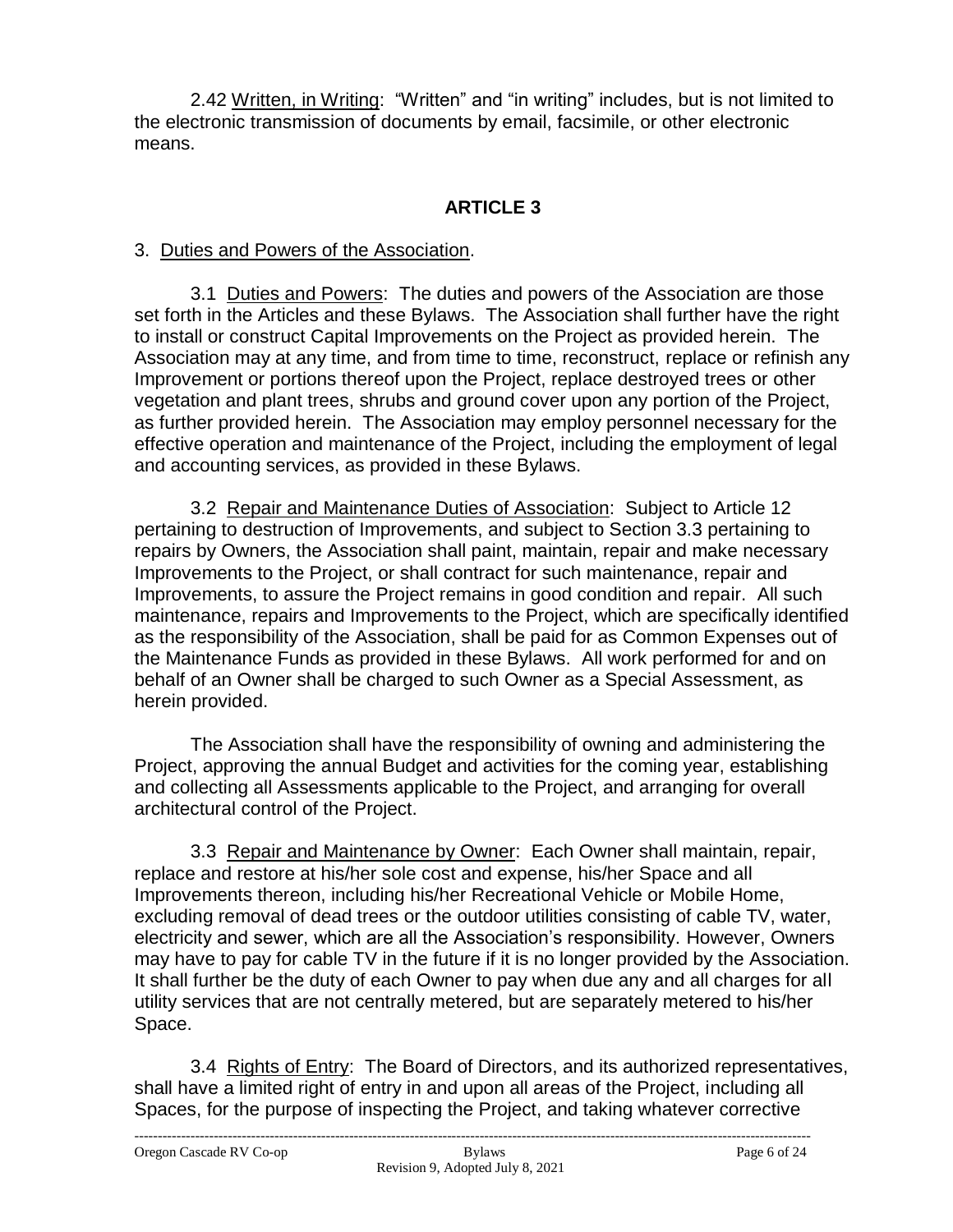action may be deemed necessary or appropriate by the Board of Directors, consistent with the provisions of these Bylaws. Such requests for entry by either the Board or by another Owner shall be made in advance and entry shall be at a time reasonably convenient to the Owner whose Space is to be entered; provided the entered Space is left in substantially the same condition as it existed immediately preceding such entry. In case of emergency, such right of entry shall be immediate.

3.5 Use of Manager: The Board of Directors, on behalf of the Association, may contract with a professional Manager for other activities on behalf of the Association. The term of such contract, except as provided in Section 6.2, or any contract for the furnishing of services to the Association, shall not exceed one (1) year, renewable by agreement of the parties for successive one (1) year periods, and such contract shall be terminable by the Board, or at the request of a Majority Vote of the Members of the Association, at any time: (1) For cause upon Written notice thereof, and (2) Without cause nor the payment of a termination fee upon thirty (30) days Written notice.

# **ARTICLE 4**

## 4. Membership and Voting.

4.1 Membership: Every Person, upon becoming the Owner of a Lease, shall automatically become a Member of the Association. Ownership of a Lease shall be the sole requirement for Membership; provided, however, as a condition to the issuance or re issuance of a Membership Certificate or other evidences or entitlement of Association Membership, the transferor and the transferee may be required by the Association to pay a transfer fee, as well as fees for the issuance of a new Certificate and reissue of documents. At no time shall there be issued and outstanding on the books and records of the Association more Membership Certificates than the total number of Spaces in the Project.

4.2 Transfer: Memberships shall not be transferred, assigned, or conveyed separately from the Lease to which they are appurtenant. Upon Written notification to the Association by the transferor and transferee of the completion of such sale, together with documentation evidencing such sale, the transfer to the purchaser of the Owner's Certificate and corresponding Membership and Lease shall be recorded in the books and records of the Association. Any attempt to make a prohibited transfer is void and will not be reflected upon the books and records of the Association.

4.3 Ownership: No Member may at, any time, hold more than two (2) Certificates.

4.4 Shares and Voting: The Association shall have one and only one class of Membership. At any meeting of the Association, each Member shall be entitled to cast no more than one vote for each Space which is appurtenant to a Membership owned by such Member. While there is more than one Person owning a Membership, all of the Persons owning the Membership may attend any meeting of the Association, but only one Person who owns the Membership need attend for the purpose of that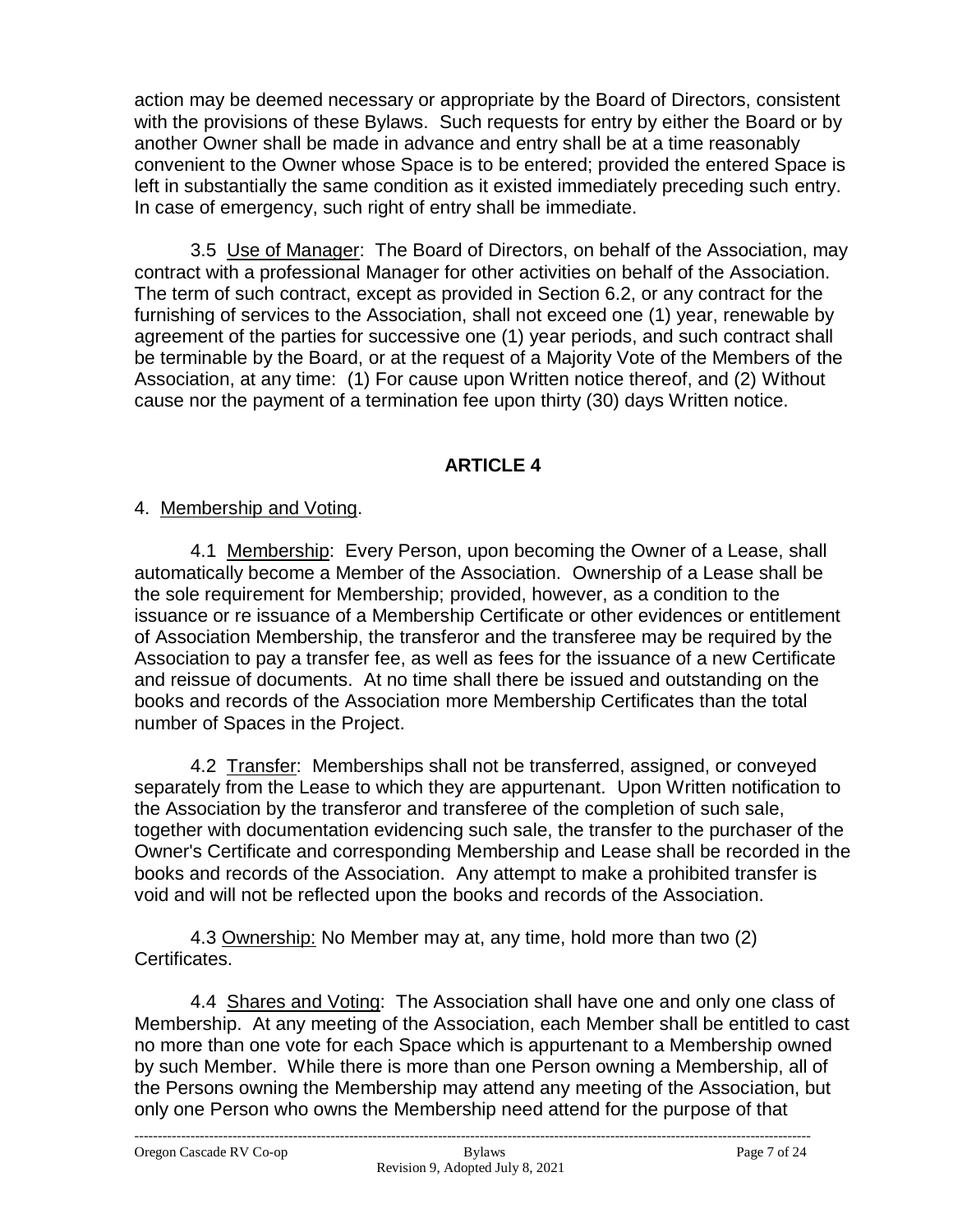Member being present. Notwithstanding attendance by more than one Person owning a single Membership, at any meeting of the Association, only one Person owning that Membership shall be entitled to vote for that Membership. If a Member is more than thirty (30) days in arrears and owes more than \$100, they will not be eligible to vote until the past due balance has been paid.

4.5 Majority of Quorum: Unless otherwise expressly provided in these Bylaws or the Articles, any action which may be taken by the Membership may be taken by a majority of the Quorum of the Membership.

4.6 Quorum: Except as otherwise provided in these Bylaws, the presence, in person or Electronically, of at least thirty-five percent (35%) of the voting power of the Membership of the Association, or Members holding twenty-three (23) Certificates, shall constitute a quorum ("Quorum of the Membership"). The Members present, in person or Electronically, at a duly called or held meeting at which a Quorum of the Membership is present may continue to do business until adjournment, notwithstanding withdrawal of enough Members to leave less than Quorum of the Membership documented by notice by the Chair.

4.7 Electronic Meetings: An Electronic Meeting, properly authorized by the Bylaws, is treated as though it were a meeting at which all the Members who are participating are actually present.

4.8 No Proxies: As provided in ORS 62.265(2), Members shall not be allowed to vote by proxy, but a Member that is an Entity may designate a representative to cast its vote, provided such designation is in Writing from the Member. In the absence of such designation, a trustee of the Member shall be deemed authorized to cast the vote of that Member.

4.9 Death of a Member: In the event of the death of a Member who is comprised of a single individual, the personal representative, trustee, heirs, or devisees, as appropriate, shall have the same voting rights of the deceased Member provided documentation of authority or distribution of the Membership in a form satisfactory to the Association is presented prior to the exercise of such voting rights.

# **ARTICLE 5**

### 5. Membership Meetings.

5.1 Place and Time of the Annual Meeting of Members: The Annual Meeting of the Members shall be held in two sessions at the Oregon Cascade RV Park, 56640 McKenzie Hwy., McKenzie Bridge, OR, at 10:00 AM, on the second and fourth Thursdays of July each year. The meeting will be conducted using Robert's Rules of Order.Members may participate in person or Electronically.

5.2 Annual Meeting of Members: At the first session of each annual meeting there shall be elected, by Written ballot, or Poll, of the Members, a Board of Directors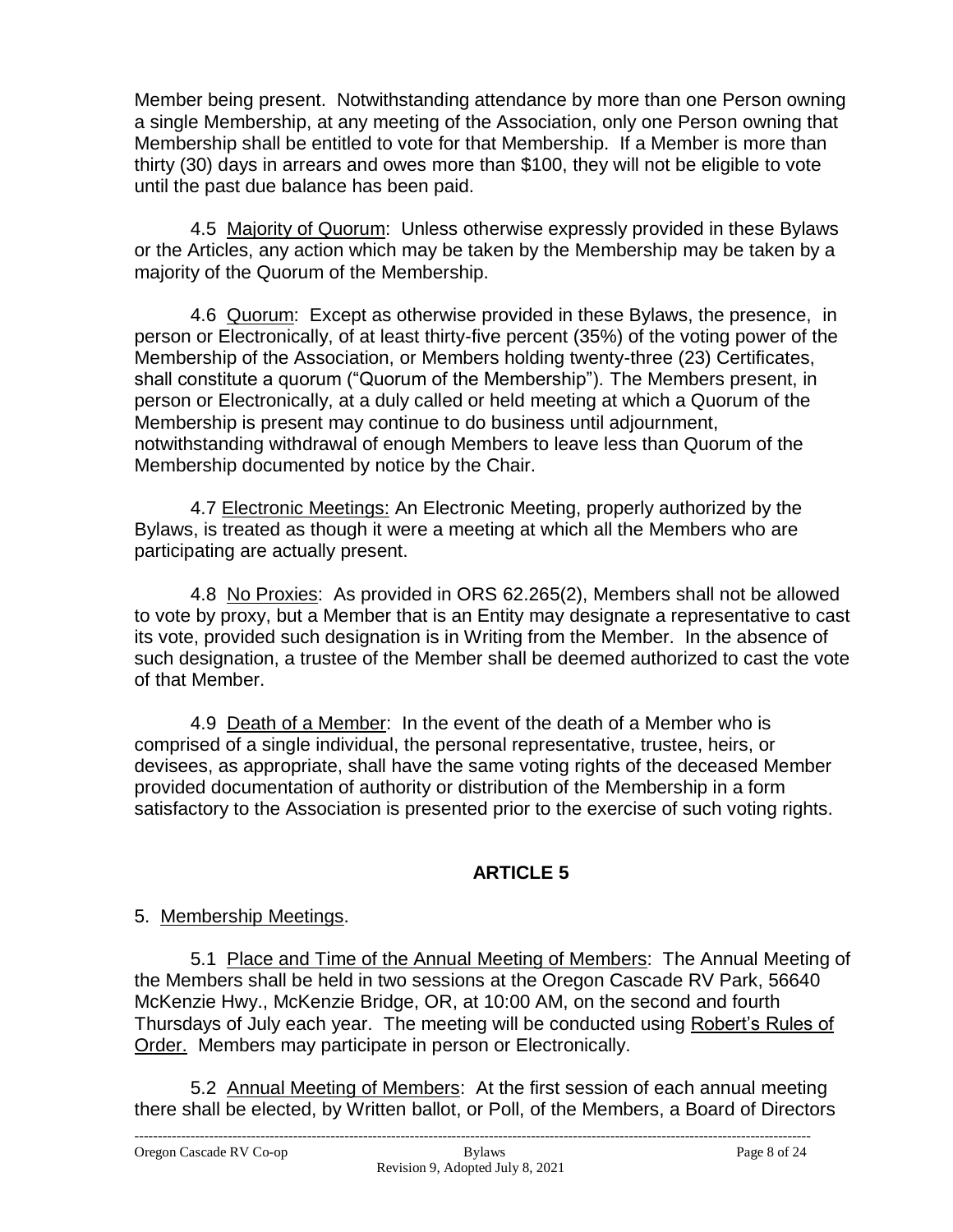of the Association, in accordance with the requirements of Section 6.4 of these Bylaws. A Written notice and/or ballot will be sent to each eligible voting Member no less than thirty (30) days prior to the day returned ballots, or polls will be counted by the Association. Should a Member choose to withdraw consent to vote by electronic means, that Member may request, in Writing, a paper ballot and security envelope. The Members may also transact such other business of the Association as may properly come before them.

5.3 Special Meetings of Members: It shall be the duty of the Board to call a special meeting of the Members, as directed by resolution of a majority of the Board of Directors, or upon receipt by the Secretary of a petition signed by Members representing at least ten percent (10%) of the total voting power of the Association. The notice of any special meeting shall be given within twenty (20) days after adoption of such resolution or receipt of such petition and shall state the time and place of such meeting and the purpose thereof. The special meeting shall be held not less than thirty-five (35) days or more than ninety (90) days after adoption of such resolution or receipt of such petition. No business shall be transacted at a special meeting except as stated in the notice and unless a Quorum of the Membership is present.

5.4 Notice of Meetings of Members: It shall be the duty of the Secretary to cause a notice to be sent of each annual or special meeting, by first-class mail, or Electronically, at least twenty (20), but not more than thirty (30) days prior to such meeting, stating the purpose thereof as well as the day, hour and place where it is to be held, to each Member of record, and to each first Mortgagor which has filed a Written request for notice with the Secretary. The notice may set forth an agenda, time limits for speakers and nominating procedures for the meeting. The notice of any meeting at which Directors are to be elected shall include the names of all those who are nominees at the time the notice is given to Members.

5.5 Adjourned Meetings: If any meeting of Members cannot be organized because a Quorum of the Membership is not present, the Members who are present in person, or Electronically, may by a Majority Vote adjourn the meeting to a time not less than twenty-five (25) days nor more than forty-five (45) days from the time the original meeting was called, at which meeting the quorum requirements shall be the presence in person, or Electronically, of the Members holding at least twenty-five percent (25%) of the voting power of the Association. Such an adjourned meeting requires notice thereof as provided in Article 5. Notwithstanding the foregoing, if such adjourned meeting is actually attended, in person, or Electronically, by Members having less than twenty percent (20%) of the total voting power of the Association, then notwithstanding the presence of a quorum, no matter may be voted on except such items listed in the notice which was given in accordance with Section 5.4 hereof.

5.6 Order of Business: The order of business at all meetings of the Members shall be as follows: (a) roll call to determine the voting power represented at the meeting; (b) proof of notice of meeting or waiver of notice; (c) reading of minutes of preceding meeting; (d) reports of officers; (e) reports of committees; (f) election of inspector(s) of elections; (g) election of Directors (at annual meetings or special meetings held for such purpose); (h) unfinished business; and (I) new business.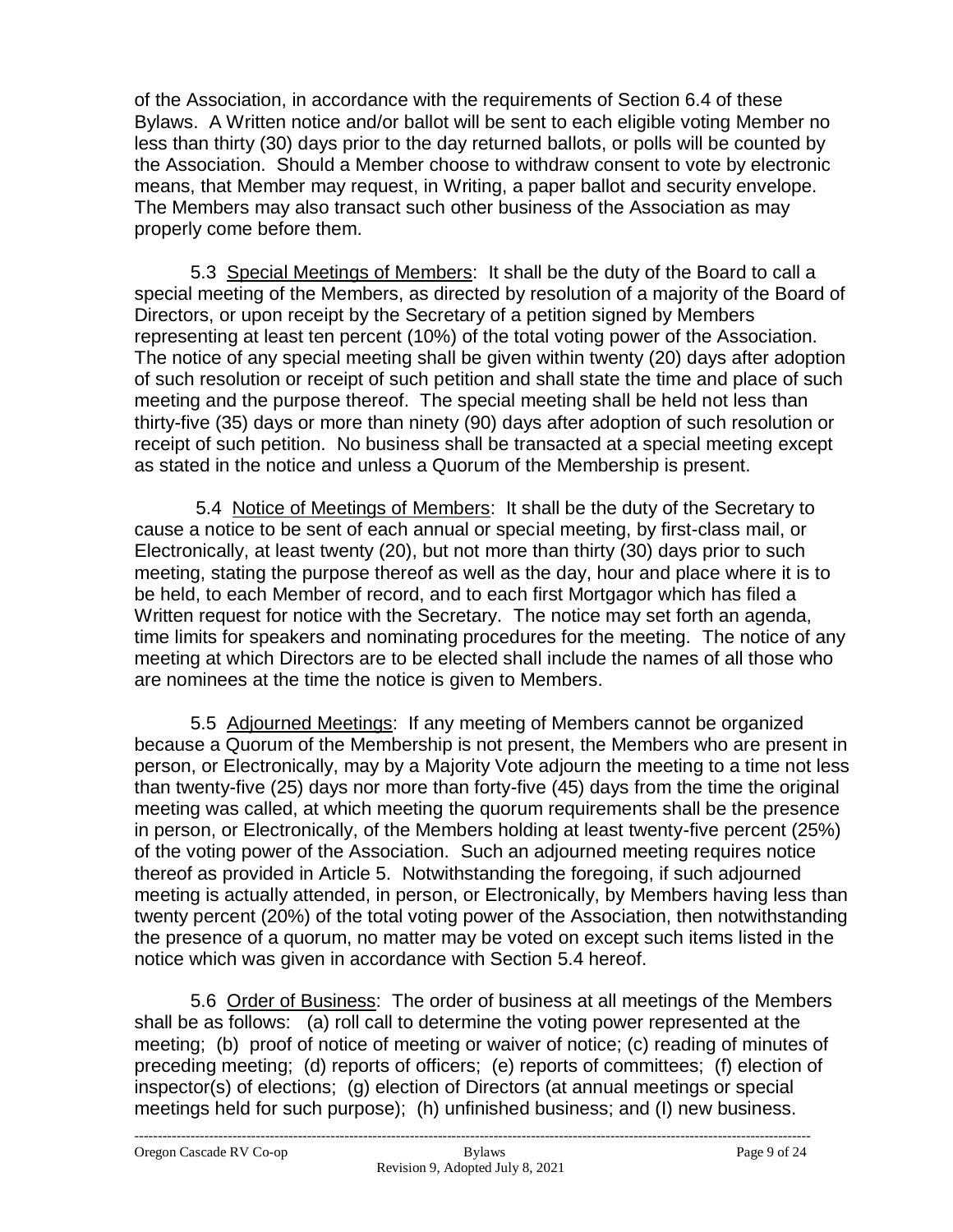5.7 Action Without Meeting: Any action which may be taken at a meeting of the Members may be taken without a meeting by Written ballot and/or Poll. The Board may cause to be submitted by Written ballot, or Poll, any question to be voted on at any Member meeting, including the election of Directors. In such event, the secretary shall cause a postal or Electronic mailing to each Member along with the notice of the meeting and the ballot, or Poll notice, on each such question. A vote so cast shall be counted as if the Member were present and voting in person.

5.8 Minutes, Presumption of Notice: Minutes or a similar record of the proceedings of meeting of Members, when signed by the President or Secretary, shall be presumed truthfully to evidence the matters set forth therein. Such minutes will be presented to the next meeting of Members for information, comment and approval.

# **ARTICLE 6**

## 6. Board of Directors.

6.1 Number and Qualification: The affairs of the Association shall be governed by a Board of Directors composed of five (5) Members, each of whom must be an Owner. The Members may change the authorized number of Directors by a duly adopted amendment to these Bylaws. Directors and Committee members shall not be compensated in any manner, except for out of pocket expenses

6.2 Power and Duties: The Board of Directors has the powers and duties necessary for the administration of the affairs of the Association and may do all such acts and things that are not by Law or by these Bylaws directed to be exercised and done by the Members. The Board may employ a Manager, caretaker or independent contractor, or such other employee as they deem necessary and prescribe their duties. No Member of the Association may be hired by the Board except on a temporary basis, not to exceed 90 days. Any extension beyond 90 days must be approved by a Majority Vote of a Quorum of the Membership. The Board of Directors shall also not enter into any contract for providing goods or services to the Association or the Project for a term in excess of one (1) year, without the vote, or Written consent, of a Majority Vote of the Quorum of the Membership, except for: (a) any contract of a minimum term with a public utility company regulated by the Public Utilities Commission which required a term in excess of one (1) year; (b) a management contract within the limitations set forth in these Bylaws; (c) prepared casualty or liability insurance policies not to exceed three years in duration, provided the policies permit short rate cancellation by the Association, and (d) agreements or Leases for cable television service or laundry room equipment not to exceed five (5) years in duration.

6.3 Special Powers and Duties: Without prejudice to such foregoing general powers and duties and subject to the provisions of these Bylaws, the Board of Directors is vested with the power and duty to conduct, manage and control the affairs and business of the Association, and to make and enforce such Rules and Regulations consistent with Oregon Law and with the Articles of Incorporation and these Bylaws, as the Board may determine is necessary or advisable.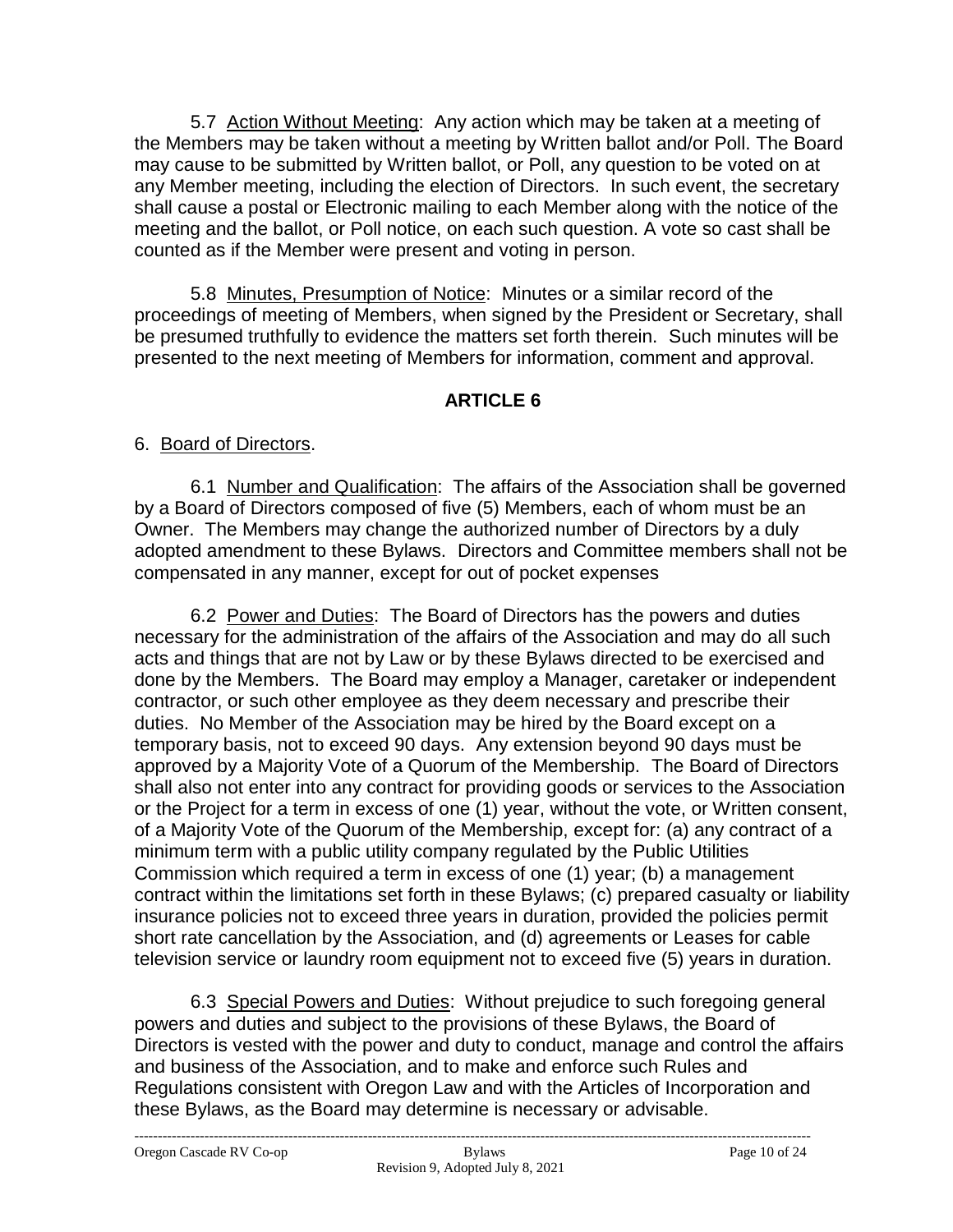6.4 Election and Term of Office: Directors shall be elected by Written ballot, or Poll, of the Members. Should a Member withdraw consent, in Writing, to vote by electronic means, that Member may request a paper ballot and security envelope. Each Director shall hold office until his/her successor has been elected or until his/her death, resignation, removal or judicial adjudication of mental incompetence. The term of office of each Director elected to fill a vacancy created by the expiration of the term of office of the respective past Director shall be for two (2) years. The term of office of each Director elected to fill a vacancy created by the resignation, death or removal of his/her predecessor shall be the balance of the un served term of his/her predecessor.

6.5 Books, Audit: The following financial information shall be prepared and distributed by the Board to all Members, and to any and every institutional holder of a first Mortgage on a Certificate who has filed a Written request with the Board:

 A pro forma operation Budget for each Fiscal Year, consisting of at least the following information, shall be distributed prior to or at the Annual Membership Meeting: (a) the estimated revenue and Common Expenses of the Association computed on an accrual basis; (b) a report reflecting income and expenditures of the Association for the previous year; (c) the amount of the total cash reserves of the Association currently available for replacement or major repairs to the Project and for contingencies; (d) a balance sheet as of June 30 of each year; (e) for any Fiscal Year in which the gross income to the Association exceeds \$100,000.00, a copy of a review of the annual report prepared in accordance with generally accepted accounting principles by a certified public accountant duly licensed in the State of Oregon.

If the report referred to above is not prepared by an independent accountant, it shall be accompanied by a certification of an authorized officer of the Association stating the statement was prepared from the books and records of the Association without independent audit or review.

6.6 Vacancies: Vacancies in the Board of Directors caused by any reason other than the removal of a Director by a vote of the Members of the Association shall be filled by vote of the majority of the remaining Directors, and each Member so elected shall be a Director until a successor is elected at the next annual meeting of the Members of the Association, or at a special meeting of the Members called for the purpose of filling the vacancy or removing a Director.

6.7 Removal of Directors: As provided in ORS 62.280(6), at any duly called regular or special meeting of the Members any one individual Director or the entire Board may be removed prior to the expiration of his/her terms of office, if Written reasons for removal of the director are included in the notice of the meeting, by the Written, or Poll, Vote of a Quorum of the Membership present, in person or Electronically, at the meeting. Should a Member withdraw consent, in Writing, to vote by electronic means, that Member may request a paper ballot and security envelope. Any Director whose removal has been proposed by a Member(s) shall be given an opportunity to be heard at the meeting. If any or all of the Directors are so removed at the meeting, new Directors may be elected at the same meeting. If any Board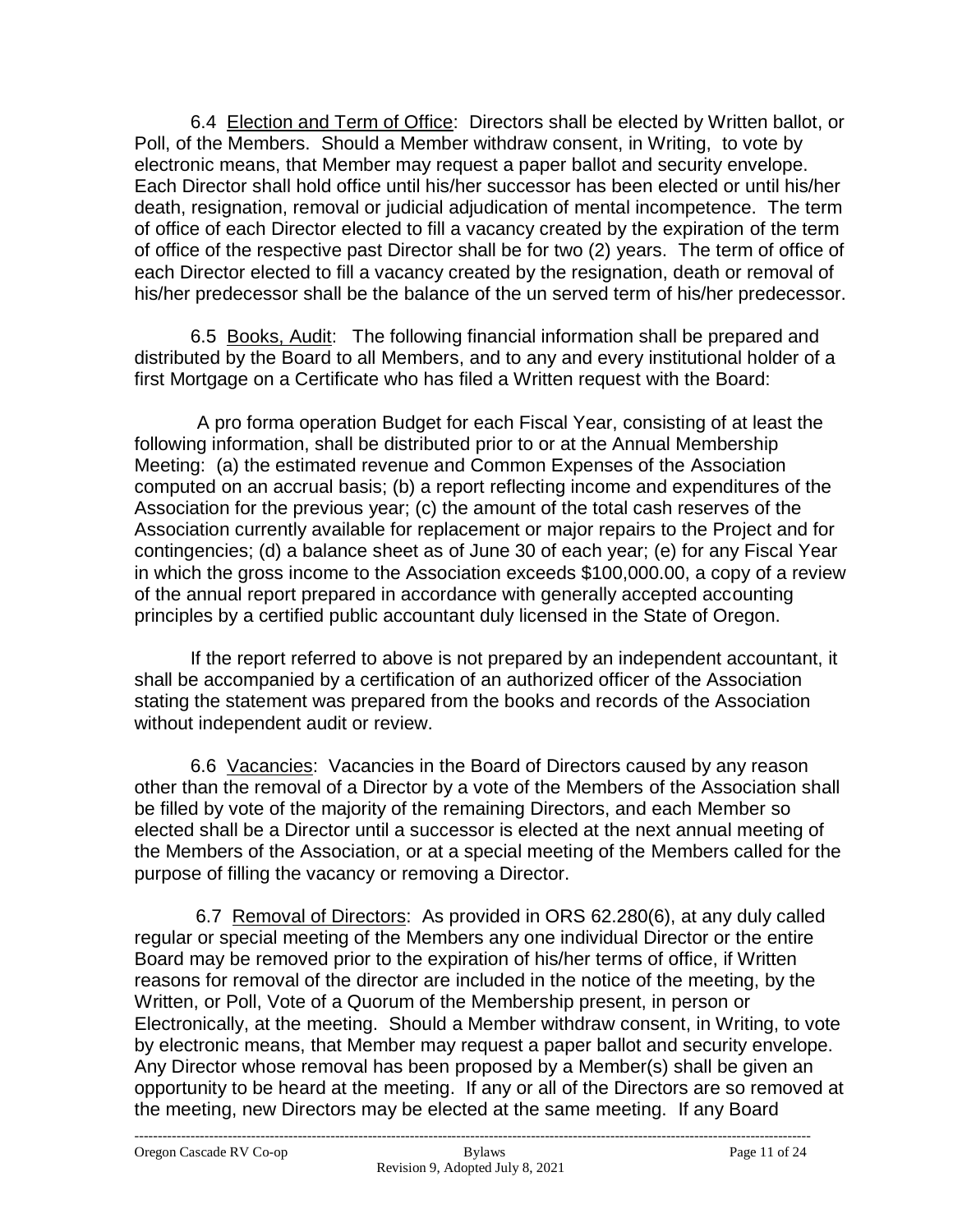Member misses more than two (2) meetings in one year the Board Member may be subject to removal by vote of the remaining Directors.

6.8 Organization Meeting of Board: The first meeting of a newly elected Board of Directors ("Organization Meeting") shall be held between the 1<sup>st</sup> session and  $2^{nd}$ session of the Annual Membership Meeting. The organizational meeting is closed to the Membership and both previous and new Board Members should attend, in person, if possible.

6.9 Regular Meetings of Board: Regular meetings of the Board of Directors shall be open to all Members, provided Members who are not Directors may not participate in any deliberation or discussion at such regular meetings, unless expressly so authorized by a vote of a majority of a quorum of the Board of Directors. A notice of all regular meetings of the Board must be Posted at least seven (7) days prior to each meeting. Board members may participate in a regular meeting in person or Electronically. Meetings will be conducted using Robert's Rules of Order.

6.10 Special Meetings of Board: Special meetings may be called by the President, or any three (3) Directors in person or Electronically. At least two (2) weeks notice shall be given to each Director and Posted to the Membership. The minutes of Special Meetings will be available to all Members within fourteen (14) days. In person or Electronic Board Meetings may be held when needed. Sections 6.11 and 6.13 of these Bylaws are to be adhered to.

6.11 Waiver of Notice: Before or at any meeting of the Board of Directors, any Director may, in Writing, waive personal notice of such meeting and such waiver shall be deemed equivalent to the giving of such notice to such Directors. Attendance by a Director at any meeting of the Board shall be a waiver of personal notice by him/her of the time and place thereof. If all Directors are present at any meeting of the Board, no notice to Directors shall be required and any business may be transacted at such meeting. The transactions of any meeting of the Board, however called and noticed or wherever held, shall be as valid as a meeting duly held after a regular call and notice, if: (a) a quorum be present; (b) notice to the Members of such meeting was Posted, and (c) either before or after the meeting, each of the Directors not present signs a Written waiver of notice, a consent to holding such meeting, or an approval of the minutes hereof. All such waivers, consents and approvals shall be filed with the records of the Association or made a part of the minutes of the meeting.

6.12 Action Without Meeting: Any action required or permitted to be taken by the Board may be taken without a meeting, if all Directors individually or collectively consent in Writing to such action. An explanation of any action taken by unanimous Written consent without a meeting shall be Posted by the Board within seven (7) days after the Written consents of all Directors have been obtained.

6.13 Quorum and Adjournment: Except as otherwise expressly provided herein, at all meetings of the Board of Directors, a majority of the Directors shall constitute a quorum for the transaction of business, and the acts of the majority of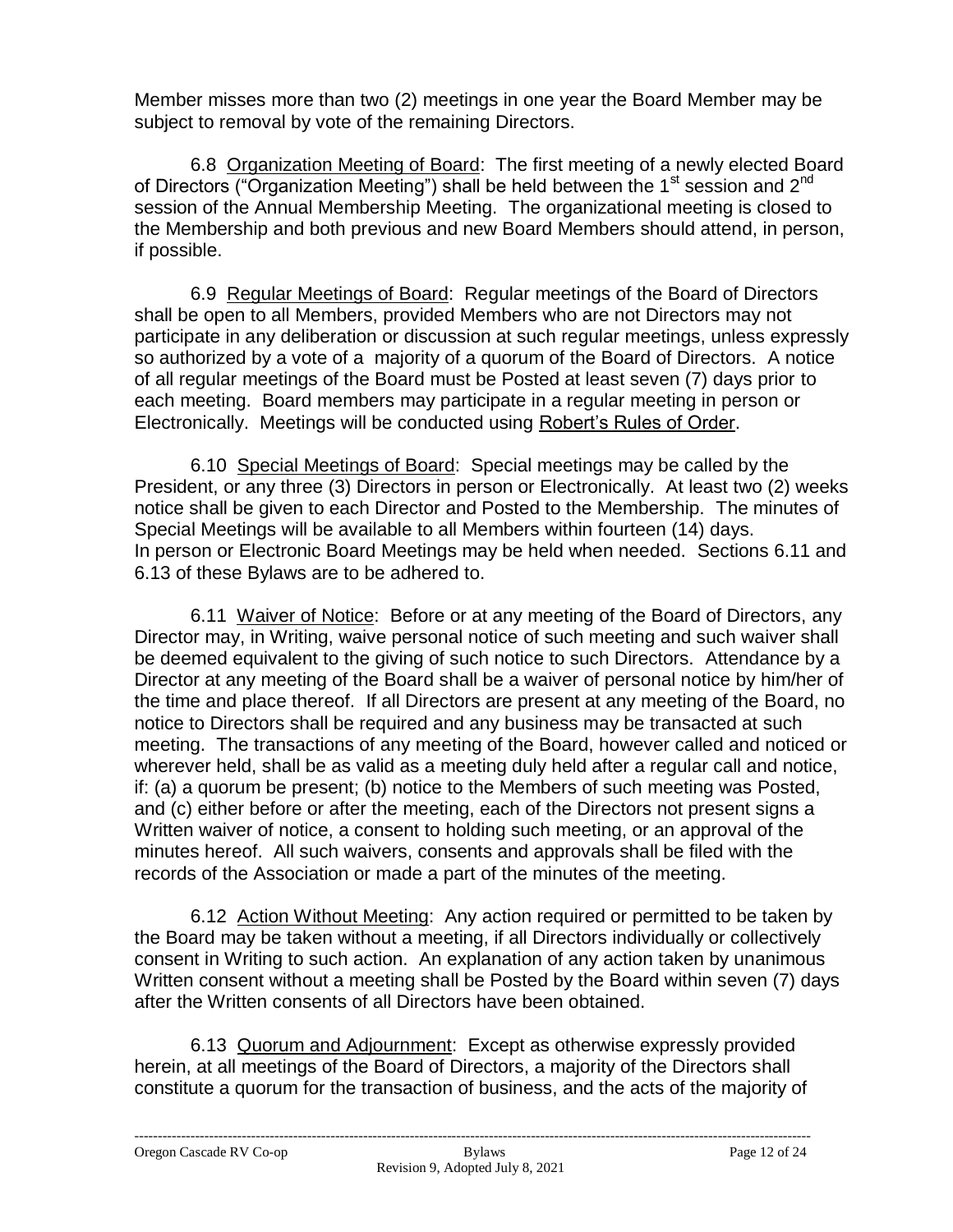those Directors present at a meeting at which a quorum is present shall be the acts of the Board of Directors.

The Board of Directors may, with the approval of a majority of a quorum of the Directors, adjourn a meeting and reconvene in executive session. The nature of any and all business to be considered in executive session shall first be announced in open session. An executive session can be scheduled, but must be Posted four (4) days prior to the meeting, with a brief explanation of business to be conducted.

6.14 Electronic Meetings: An Electronic Meeting, properly authorized by the Bylaws, is treated as though it were a meeting at which all the Directors who are participating are actually present.

6.15 Fidelity Bonds: The Board of Directors shall have the power to require that all officers and employees of the Association handling or responsible for Association funds shall furnish adequate fidelity bonds. The premiums on such bonds shall be paid by the Association.

6.16 Committees: The Board of Directors, by resolution, may from time to time designate such committees as it deems necessary.

# **ARTICLE 7**

## 7. Officers.

7.1 Designation: The principal officers of the Association shall be a President, a Vice-President, a Secretary, and a Treasurer, all of whom shall be elected by the Board of Directors. Officers other than the President need not be Directors.

7.2 Election of Officers: The officers of the Association shall be elected annually by the Board of Directors at the organization meeting of each new board of Directors, and each officer shall hold his/her office at the pleasure of the Board of Directors.

7.3 Removal of Officers: Upon an affirmative vote of a majority of the entire Board of Directors, any officer may be removed, either with or without cause, and his/her successor elected at any regular meeting of the Board of Directors, or at any special meeting of the Board of Directors called for such purpose.

7.4 Compensation: Agents and employees of the Association shall receive such reasonable compensation for their services as may be authorized or ratified by the Board. Directors and Committee Members shall not be compensated in any manner, except for out of pocket expenses.

7.5 President: The President, in conjunction with the Board of Directors, shall have general supervision, direction and control of the business of the Association.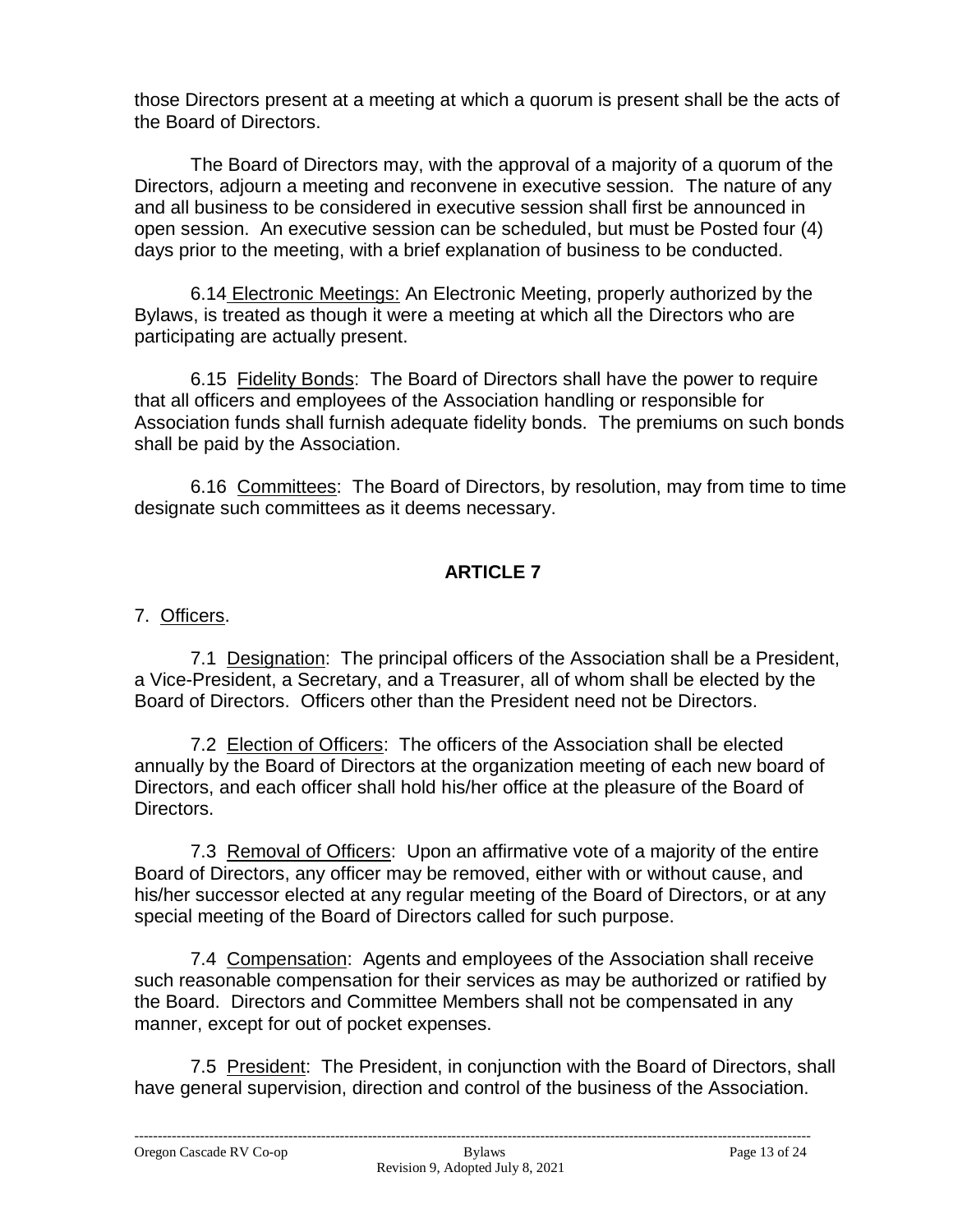The President shall preside at all meetings of the Association and of the Board of Directors.

7.6 Vice-President: The Vice-President shall take the place of the President and perform the President's duties whenever the President shall be absent, disabled, refuses or is unable to act. If neither the President nor the Vice-President is able to act, the Board of Directors shall appoint another Director to do so on an interim basis.

7.7 Secretary: The Secretary shall keep the minutes of all meetings of the Board of Directors and the minutes of all meetings of the Association at the principal office of the Association or at such other place as the Board of Directors may order. The Secretary shall preferably not be a Member of the Board. The Secretary shall not be in attendance at Executive Sessions if they are not a Board Member, unless the Board votes to request the Secretary to attend. The Secretary will not have a voting role in the Executive Sessions.

7.8 Treasurer: The Treasurer shall be the chief financial officer of the Association and shall have responsibility for Association funds and securities and shall be responsible for keeping, or causing to be kept, full and accurate accounts, tax records and business transactions of the Association, including accounts of all assets, liabilities, receipts and disbursements in books, or Electronic files, belonging to the Association. The Treasurer shall preferably not be a Member of the Board. The Treasurer shall not be in attendance at Executive Sessions if they are not a Board Member, unless the Board votes to request them to attend. The Treasurer will not have a voting role in the Executive Sessions.

### **ARTICLE 8**

### 8. Standing Committees.

8.1 Architectural Review Committee:

The Architectural Review Committee Chair shall be appointed by the Board of Directors from the Membership of the Association. The Committee Chair shall appoint four (4) additional committee Members to be approved by the Board.

The Committee shall consider and act upon any and all lot and Project Plot Plans and specifications submitted for its approval in accordance with these Bylaws and perform such other duties as from time to time shall be assigned to it by the Board, including the inspection of construction in progress to assure its conformance with Plans, appropriate Architectural Review Committee Rules and Regulations governing Recreational Vehicles and Mobile Homes, and permanent and temporary Improvements to Leased occupied and un-occupied Spaces and common areas. Upon approval by a majority of the Board of Directors, such Rules become temporary and applicable to all subsequent architectural activity on such Spaces unless and until rescinded by the Committee, the Board or the Membership. Such Rules shall become permanent upon approval by a Majority Vote at the next regular or special meeting of the Membership. Such Rules shall be amended in like manner.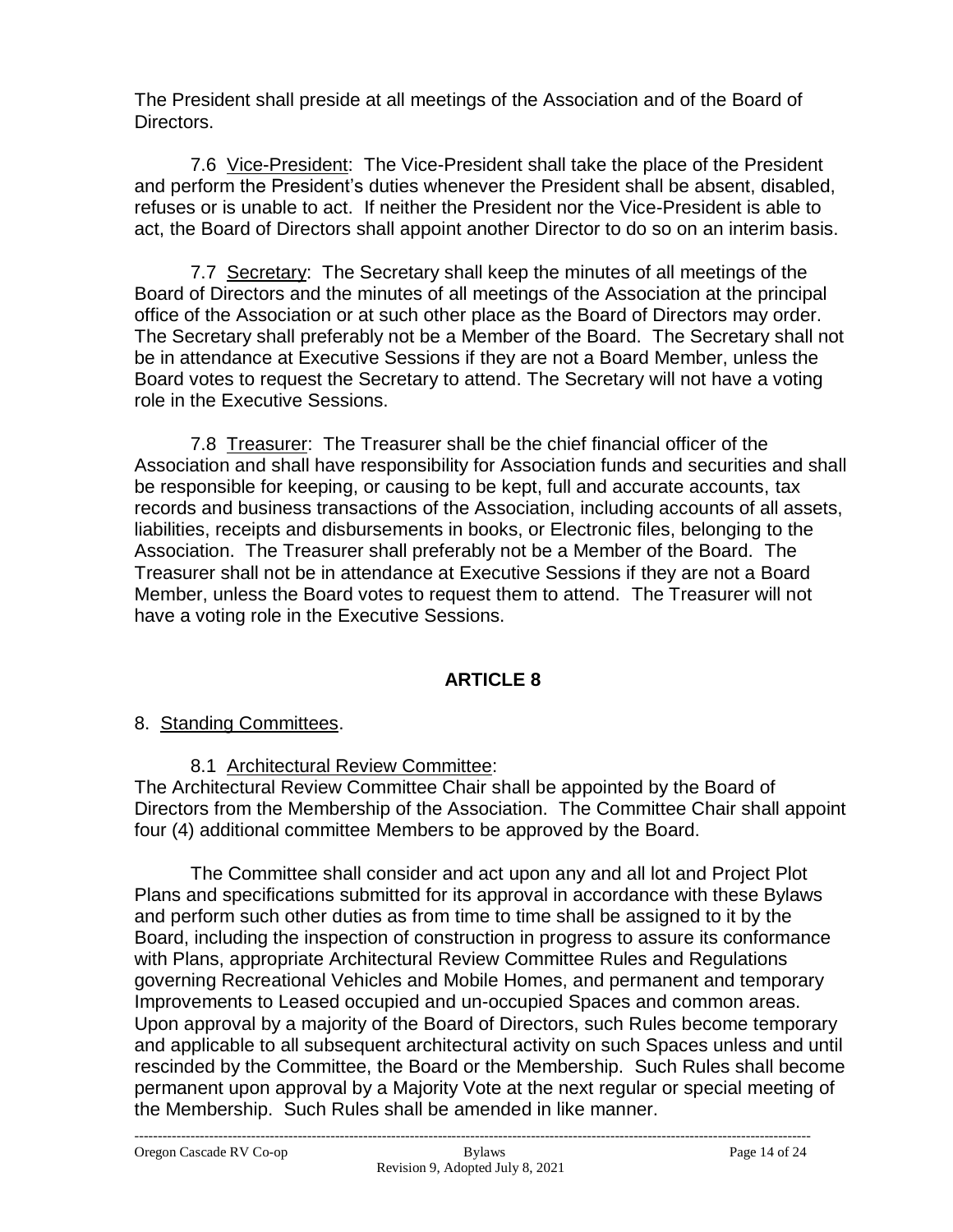The requirements and authority of the Architectural Review Committee for securing approval are in effect year round.

8.2 Other Committees: The Board of Directors shall have the right to form other committees for such purposes as are not inconsistent with these Bylaws and the purposes of the Association. All such committees shall be under the direct control of the Board of Directors and shall be comprised of a committee chair and such other committee Members as the Board of Directors shall determine.

Any committee that handles funds shall ensure those funds are under the control of more than one Member. A financial report shall be submitted to the Treasurer on a periodic basis and reported to the Membership at the Annual Membership Meeting.

All standing committees shall coordinate with the Architectural Review Committee and Board of Directors for any major changes to the assets of the Co-op or Improvements. Committee Members shall not be compensated in any manner, except for out of pocket expenses.

# **ARTICLE 9**

## 9. Association Maintenance Funds and Assessments.

9.1 Personal Obligation of Assessments: Each Owner, by acceptance of a lease of a Space and the appurtenant Membership, is deemed to covenant and agree to pay to the Association all Annual Assessments for Common Expenses and all applicable Special Assessments, Reconstruction Assessments and Capital Improvement Assessments. The payment of all such Assessments, together with interest, costs, and reasonable attorney's fees, shall be a separate, distinct and personal obligation of the Member who was the Owner of such Lease and appurtenant Membership at the time when the Assessments fell due, and shall bind his/her heirs, personal representatives, successors and assigns. This personal obligation cannot be avoided by abandonment of the Owner's Lease and appurtenant Membership and Certificate, or by an offer to waive use of the Project facilities.

9.2 Purpose of Assessments: The Assessments levied by the Board of Directors on behalf of the Association shall be used exclusively to promote the recreation, health, safety and welfare of the residents of the Spaces and for the operation, replacement, Improvement and maintenance of the Project.

9.3 Basis of Maximum Annual Assessment: If the Board of Directors determines the Annual Assessment is insufficient to meet the Common Expenses of the Association during the next Fiscal Year, the Board of Directors may, by majority vote, increase that Annual Assessment by not more than fifteen percent (15%) above the maximum Annual Assessment for such year reflected in the approved Budget for the Association. Any proposed increase in the Annual Assessment which exceeds fifteen percent (15%) shall require a fifty-one percent (51%) approval of all the Association Membership entitled to vote. Assessments shall be assessed equally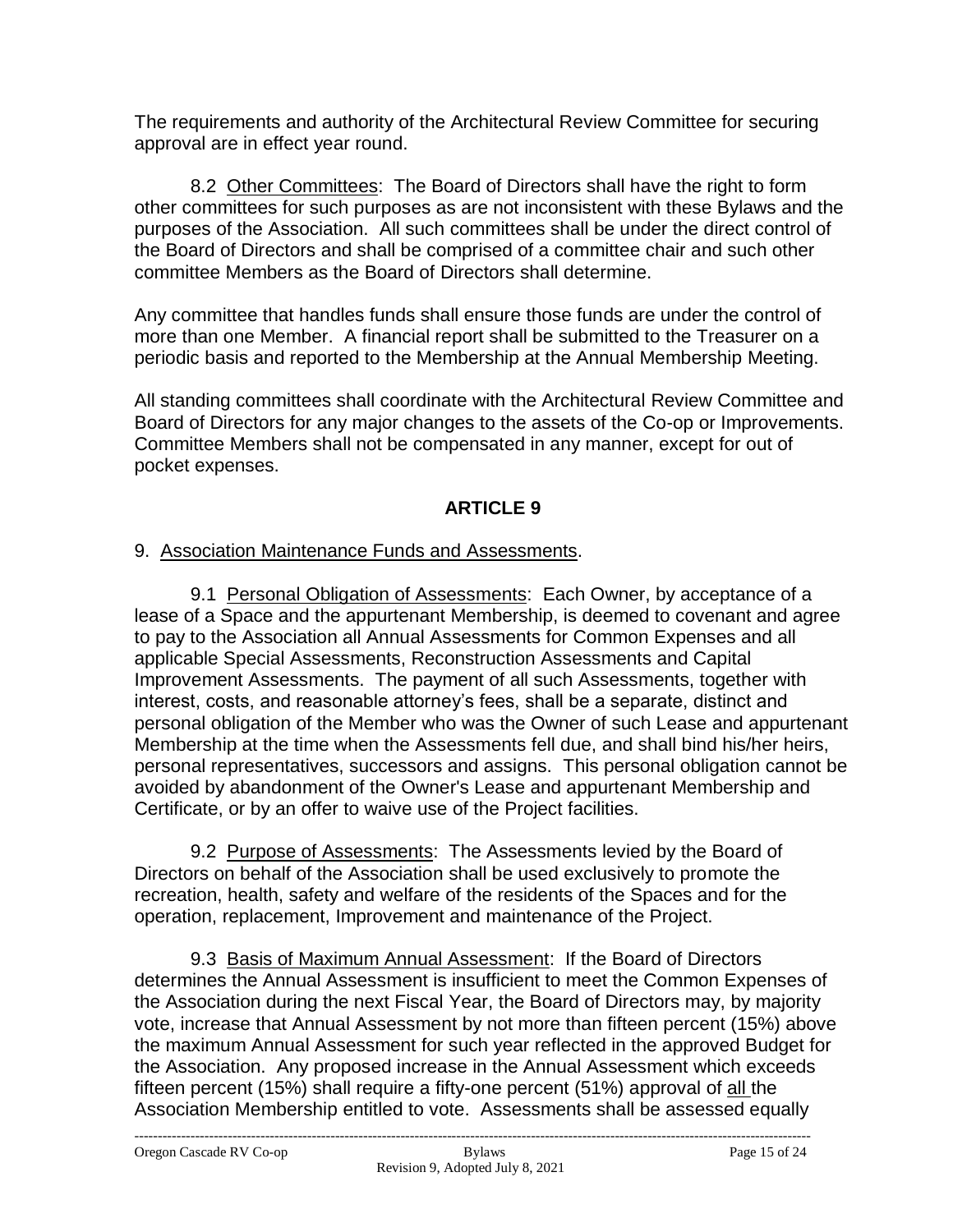against the Owners and their Memberships. Written notice of the Annual Assessments shall be sent to every Member subject thereto.

If the Board of Directors determines the estimate of total charges for the current year is or will become inadequate to meet all expenses of the Project, for any reason, it shall immediately determine the approximate amount of such inadequacy. The Board of Directors shall have the authority to levy, at any time by a majority vote of Directors, a supplemental Annual Assessment, reflecting a revision of the total charges to be assessed against each Certificate and the Memberships and Lease evidenced thereby. In no event shall the sum of all increases in Annual Assessments levied by the Board in any Fiscal Year exceed fifteen percent (15%) of the maximum Annual Assessment for the previous Fiscal Year, unless such excess increase has first been approved by a fifty-one percent (51%) Vote of all the Association Membership that are entitled to vote. Written notice of any change in the amount of Annual Assessments levied by the Association, through the Board of Directors, shall be given to all Members not less than thirty (30) days prior to the effective date of such change.

Each Owner shall pay to the Association his/her current Annual Assessment in one annual installment, due and payable on the 1st of July each year.

9.4 Capital Improvement Assessments: Should the Board of Directors determine the need for a capital Improvement or other addition to the Project, the cost of which in the aggregate exceeds five percent (5%) of the budgeted gross expenses of the Association for the then current Fiscal Year, then the vote, or Written consent of Members representing a Majority Vote of the Association Membership eligible to vote shall be required. Capital Improvement Assessments may be levied by the Board without the consent of the Members if the aggregate cost of the expenditure does not exceed five percent (5%) of the budgeted gross expenses of the Association for the then current Fiscal Year (not including property taxes assessed against the Association).

9.5 Delinquency and Acceleration: Any installment of an Assessment provided for in these Bylaws shall become delinquent if not paid with thirty (30) days of the due date as established by the Board of Directors of the Association. Any Assessment not paid within thirty (30) days of the date it is due shall be assessed a late fee of 10% of the past due sum. In addition thereto, any sums more than thirty (30) days past due shall accrue interest at the rate of 12% per annum or the maximum rate established by law, whichever is less, from the due date until paid. Notwithstanding anything to the contrary herein, the Board of Directors may waive late charges and interest upon a showing of good cause by the delinquent Member.

9.6 Renewal of Lease: All obligations as listed in Section 9.1 of this Article 9 must be paid in full; and the Member must not be in default under any provisions of these Bylaws or the Master Lease Agreement before any Master Lease Agreement is automatically renewed for an additional five (5) years, or before any transfer of the Master Lease Agreement or Certificate can be finalized. The Member shall be informed, in Writing, prior to the fifth anniversary of their Lease renewal of their failure to pay their financial obligations or of their condition of default; otherwise, in the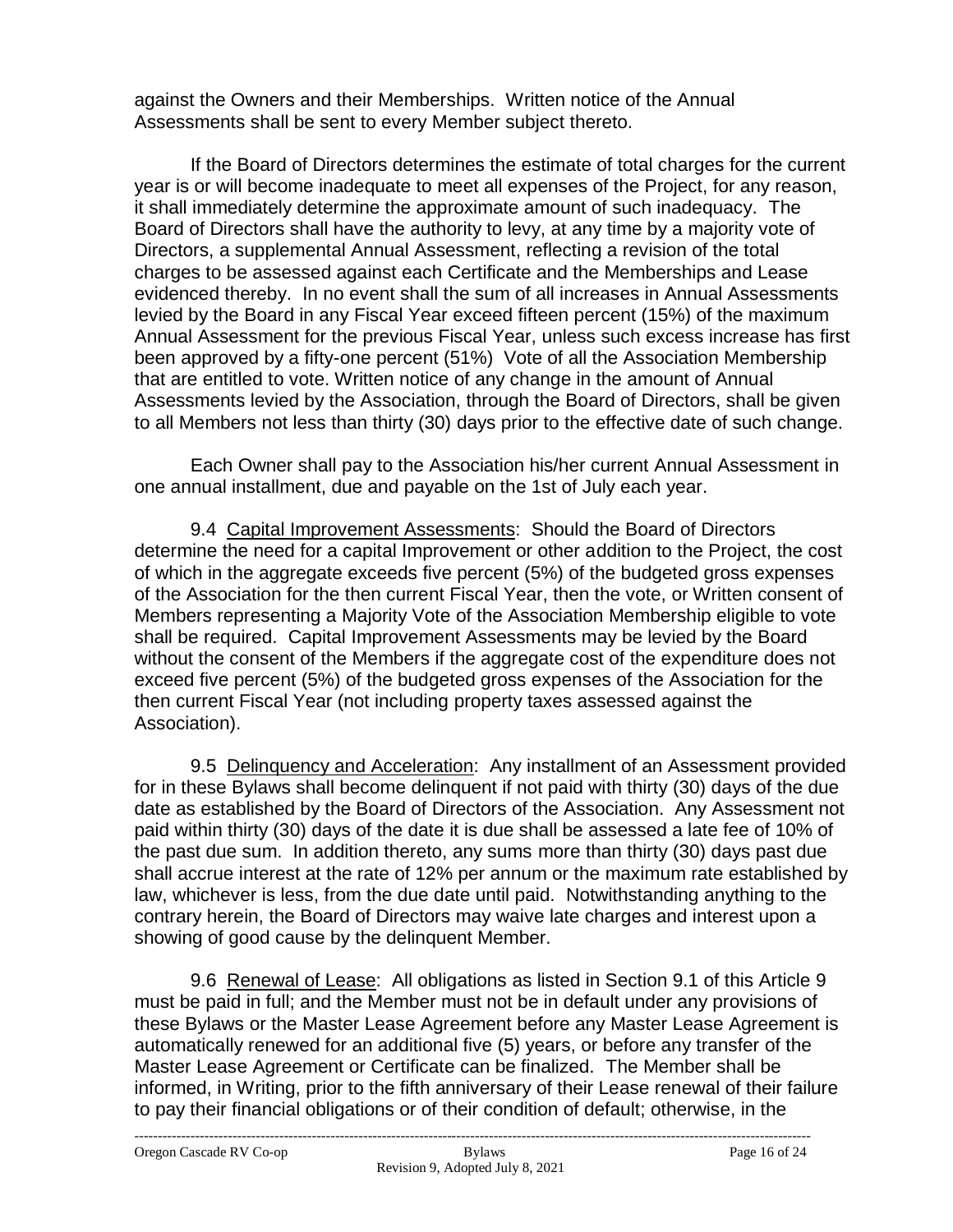absence of Written notice, their Lease agreement shall automatically renew for an additional period of five (5) years.

9.7 Enforcement: Any delinquent sums payable by any Member to the Association may, at the option of the Board of Directors, become subject to ineligibility to vote, a lien on the leasehold interest and appurtenant Membership of the Member. The Association shall withhold the voting privileges of Members if they are more than 30 days in arrears and the total arrears amount is more than \$100. In such event the Board of Directors shall record any necessary documents to perfect such lien and may foreclose the leasehold interest and Membership in accordance with Oregon Law.

## **ARTICLE 10**

10. Residence and Use Restrictions. All of the Project shall be used and enjoyed subject to the following limitations and restrictions:

10.1 Residential Use: No Space shall be used for any purpose other than single family residential purposes and shall not be occupied by more than one Family, as defined in Section 2.17, except that guests may also occupy the Space, provided that occupancy is not more than defined in the Rules and Regulations. No gainful occupation, profession, trade or other nonresidential use shall be conducted within the Project. The provisions of this section shall not preclude professional and administrative occupations without external evidence thereof, for so long as such occupations are in conformance with all applicable governmental ordinances and are merely incidental to the use of the Space for residential purposes.

10.2 Insurance Rates: Nothing shall be done or kept in the Project which will increase the insurance rate on any property insured by the Association without the approval of the Board, nor shall anything be done or kept in the Project which would result in the cancellation of insurance on any property maintained by the Association or which would be in violation of any law.

10.3 Subdivision: No Owner shall subdivide, sell, sublease, or rent a portion of his/her Space or Residence.

10.4 Signs: No signs, posters, displays or other advertising device of any kind shall be erected or maintained anywhere in the Project or on any public street abutting or visible from the Project, or shown or displayed from any Space, without the prior written consent of the Architectural Review Committee. Each Owner shall be entitled to maintain one sign or notice of customary and reasonable dimensions which states the Owner's interest in the Space is for sale, so long as such sign is consistent with the standards established by the Architectural Review Committee. Signs that are consistent with the standards established by the Architectural Review Committee are available in the Office.

10.5 Nuisances: All rubbish and debris shall be placed in the receptacles provided by the Association. No odor shall be permitted to arise from an Owner's rubbish so as to render the Project, or any portion thereof, unsanitary, unsightly,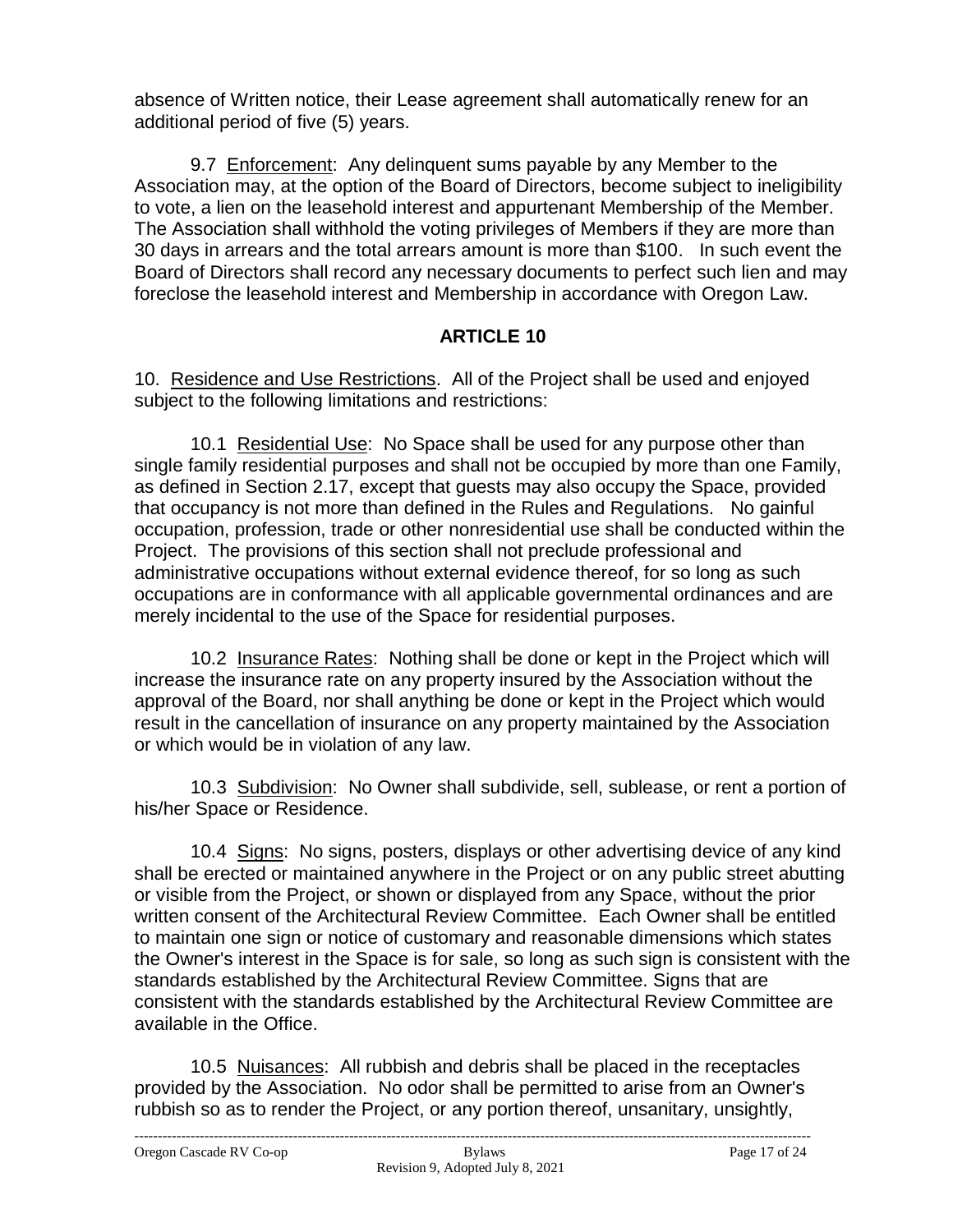offensive or detrimental to any other property in the vicinity thereof or to its occupants. No activity shall be permitted to exist or operate upon any portion of the Project, so as to be offensive, hazardous or detrimental to any other property in the vicinity thereof or to its occupants, and the Board shall have the right to determine if any noise, odor or activity producing same constitutes a nuisance.

10.6 Drainage: There shall be no interference with the established drainage pattern over the Project, unless an adequate alternative provision is made for proper drainage and is first approved, in Writing, by the Architectural Review Committee.

## **ARTICLE 11**

### 11. Insurance.

11.1 Duty to Obtain Insurance--Types: The Board shall obtain, and continue in effect, adequate blanket public liability insurance (including medical payments), with such limits as may be considered advisable by the Board of Directors (but not less than one million dollars (\$1,000,000.00) covering all claims for personal injury and property damage arising out of a single occurrence), insuring against liability for bodily injury, death and property damage arising from the activities of the Association and its Members, with respect to the Project (other than the Residences) and any other property under its jurisdiction. The Board shall also obtain and continue in effect fire and casualty insurance, with extended coverage, in an amount as near as possible to the full replacement value of the Project (other than the Residences), including, without limitation, all Improvements and built-in appliances, without deduction for depreciation. Such insurance shall be maintained by the Board of Directors for the benefit of the Association, the Owners, and the Mortgagors, as their interest may appear as named insured, subject however to loss payment requirements as set forth herein. The Board of Directors shall purchase such other insurance, as necessary to cover such other risks as shall customarily be covered with respect to projects similar in construction, location and use. Fidelity bond coverage, if approved by the Board, must be obtained by the Association for any Member or Entity handling funds of the Association, including, but not limited to, officers, Directors, trustees and employees of the Association and employees of any professional Manager of the Association.

11.2 Waiver of Claims Against Association: As to all policies of insurance maintained by the Association and the Owners which will not be voided or impaired thereby, the Association and the Owners hereby waive and release all claims against one another and the Board of Directors, to the extent of the insurance proceeds available, whether or not the insurable damage or injury is caused by negligence of or breach of any agreement by any of said Member(s).

11.3 Rights and Duty of Owner to Insure: It shall be the responsibility of each Owner to provide insurance on his/her personal property and upon all other property within his/her Space which is not insured by the Association's blanket policy.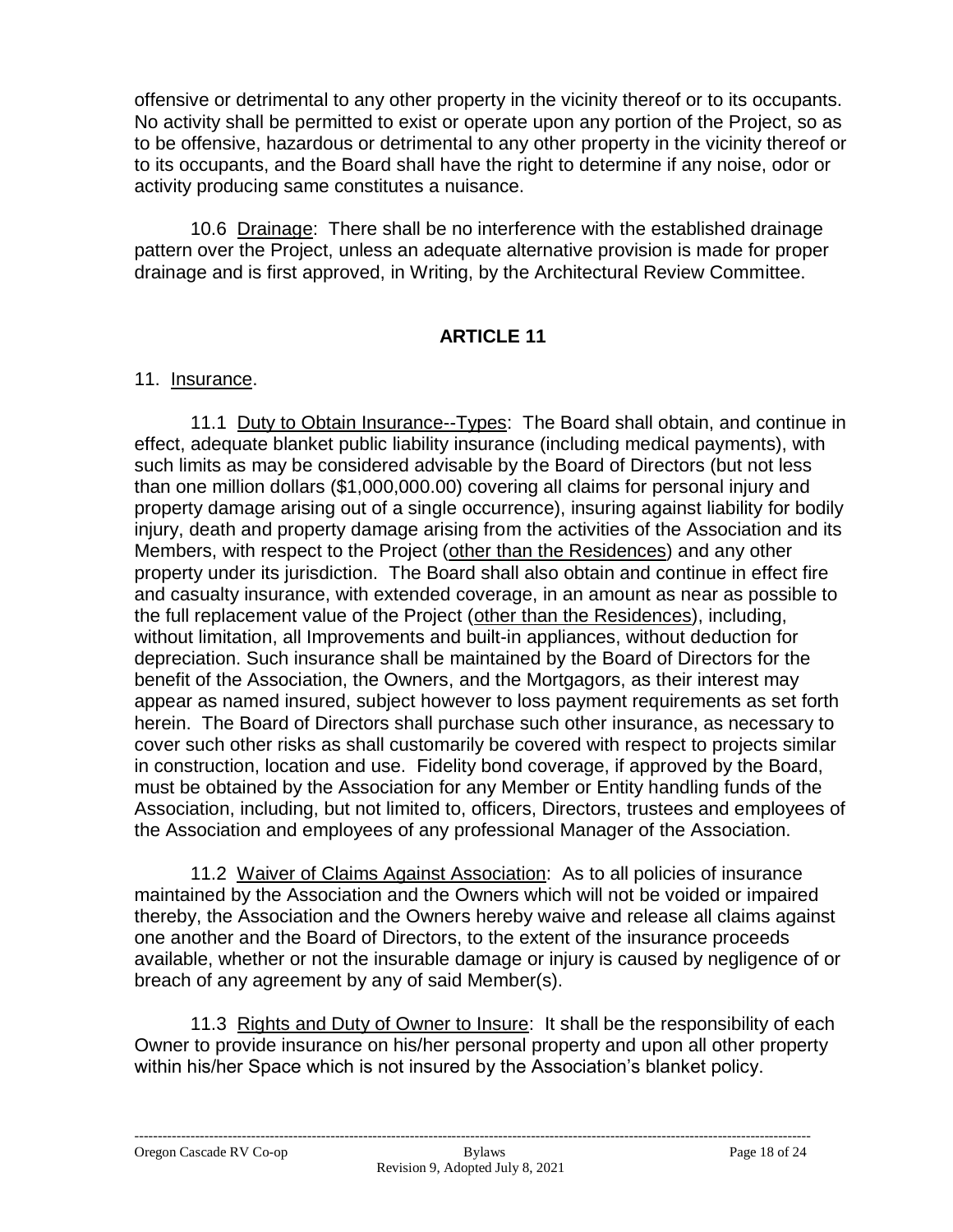11.4 Trustee for Policies: The Association, acting through its Board of Directors, is hereby appointed and shall be deemed trustee of the interests of all named insured under policies of insurance purchased and maintained by the Board.

11.5 Actions as Trustee: Except as otherwise specifically provided in these Bylaws, the Board, acting on behalf of the Association and all Owners, shall have the exclusive right to bind such parties in respect to all matters affecting insurance carried by the Association, the settlement of a loss claim, and the surrender, cancellation, and modification of all such insurance, in a manner satisfactory to a majority of the Association.

11.6 Annual Insurance Review: The Board shall review the insurance carried by the Association at least annually, for the purpose of determining the amount of the casualty and fire insurance referred to above.

# **ARTICLE 12**

12. Destruction of Project Property. In the event of destruction of any portion of the Project, it shall be the duty of the Board of Directors to authorize and direct restoration and repair of same to its former condition as promptly as practical, unless alternative action is approved by a two-thirds (2/3) vote (43) by all Association Members entitled to vote, at a regular or properly called special meeting thereof.

# **ARTICLE 13**

### 13. Indemnification of Directors and Officers.

13.1 Non-Liability: Except as provided in this Article 13, no right, power, or responsibility conferred on the Board or the Architectural Review Committee by the Articles or these Bylaws or the Leases shall be construed as a duty, obligation or disability charged upon the Board, the Committee, any Member of the Board or of the Committee, or any other officer, employee or Manager of the Association. No such Member shall be liable to any party (other than the Association or a party claiming in the name of the Association) for injuries or damages resulting from such Member's acts or omissions within what such Member reasonably believed to be the scope of his/her Association duties ("Official Acts"), except to the extent such injuries or damage result from such Member's willful or malicious misconduct. No such Member shall be liable to the Association (or to any party claiming in the name of the Association) for injuries or damage resulting from such Member's Official Acts, except to the extent such injuries or damage result from such Member's gross negligence or willful or malicious misconduct.

13.2 Indemnification: The Association shall pay all expenses incurred by, and satisfy any judgment or fine levied against, any Member as a result of any action or threatened action against such Member to impose liability on such Member for his/her Official Acts, provided: (a) the Board determines such Member acted in good faith and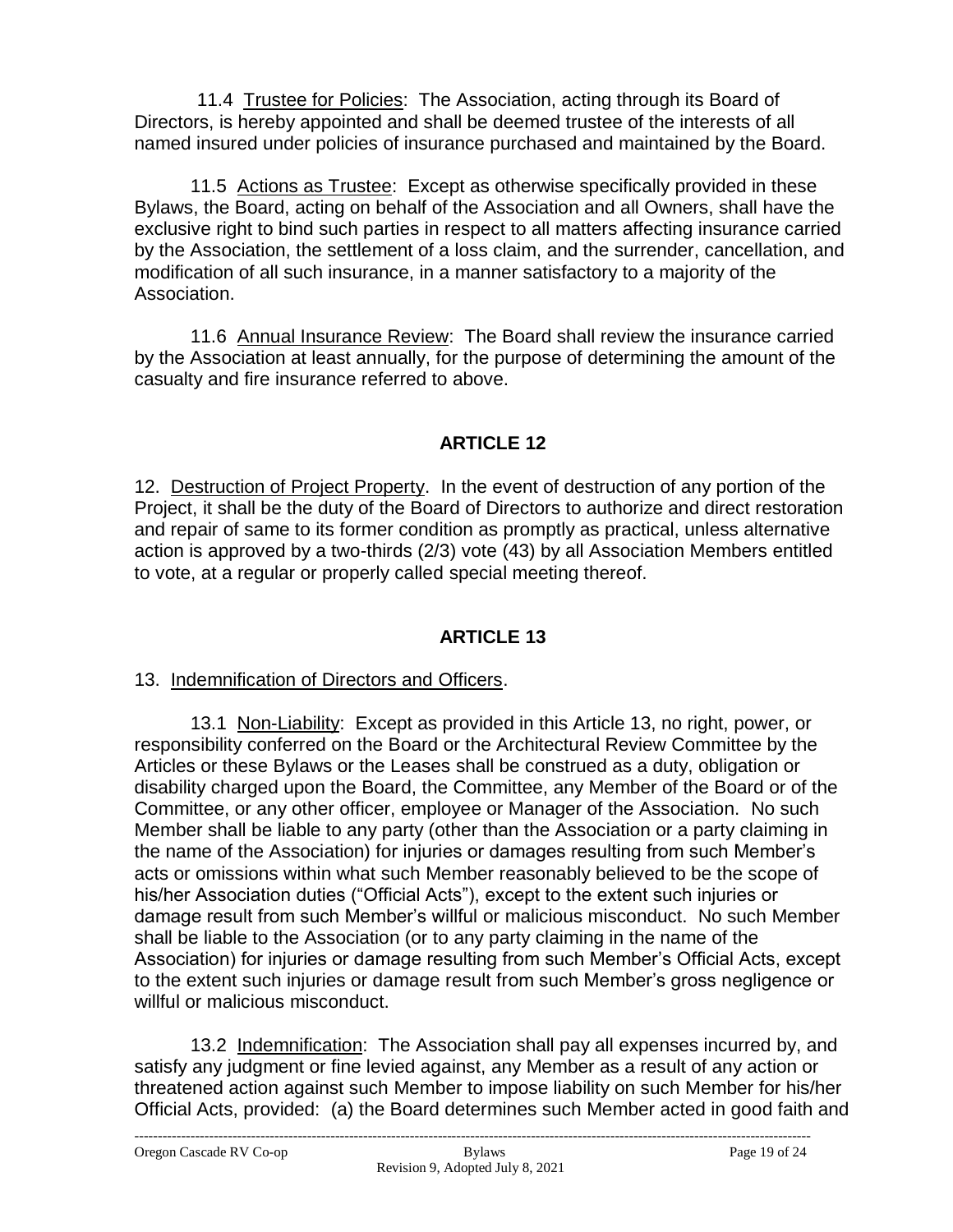in a manner such Member reasonably believed to be in the best interest of the Association; (b) in the case of a criminal proceeding, the Board determines such Member had no reasonable cause to believe his/her conduct was unlawful; and (c) in the case of an action or threatened action by or in the right of the Association, the Board determines such Member acted with such care, including reasonable inquiry, as an ordinary prudent Member in a like position would use under similar circumstances.

Any determination of the Board required under Section 13.2 must be approved by a Majority Vote of a quorum consisting of Directors who are not parties to the action or threatened action giving rise to the indemnification. If the Board fails or refuses to make any such determination, such determination may be made by a Majority Vote of a Quorum of the Membership voting at a meeting, or Electronically, of the Association called for such purpose, provided the Member to be indemnified shall not be entitled to vote.

## **ARTICLE 14**

### 14. Default or Termination.

14.1 Notice of Hearing for Breach of Agreement: In the event the Association acting through its Board of Directors determines a Member has not complied with a provision of these Bylaws, the Master Lease Agreement and its attachments, the Rules and Regulations or Architectural Review Committee of the Association, it shall cause a notice to be sent to the Member, either by personal delivery or by first class Postal mail, return receipt requested, to the Member's last known address on file with the Association. The notice to the Member deemed to be in breach shall specify in detail the failure by the Member alleged to be in violation, the proposed action and the reasons therefore. Such notice shall specify a date and time for hearing before the Board at which the Member may be heard orally, or in Writing. No action against such Member arising from the alleged violation shall take effect prior to the expiration of twenty-one (21) days after the Member's receipt of the notice required herein. The failure of the Board to enforce any provision of the Rules and Regulations of the Association, the Architectural Rules, these Bylaws or the Master Lease Agreement shall not constitute a waiver of the right to enforce the same thereafter.

14.2 Conduct of Hearing: The hearing shall be held before the Board, in executive session, in accordance with Notice, affording the Member a reasonable opportunity to be heard. Prior to the effectiveness of any sanction hereunder, proof of notice, and the invitation to be heard shall be placed in the minutes of the meeting. The Board may invite other Members into the hearing to give evidence of any alleged violations. The respondent Member may offer witnesses, Written, or oral evidence in defense of an alleged violation. The Oregon Rules of Evidence shall not be controlling. Any decision declaring the offending Member to be in default shall be arrived at by a majority of the Directors attending the hearing in person or Electronically. The decision shall be in Writing and shall state the findings and remedy to be applied. A copy of the signed decision shall be served on the offending Member, either in person or by first class Postal mail, return receipt requested.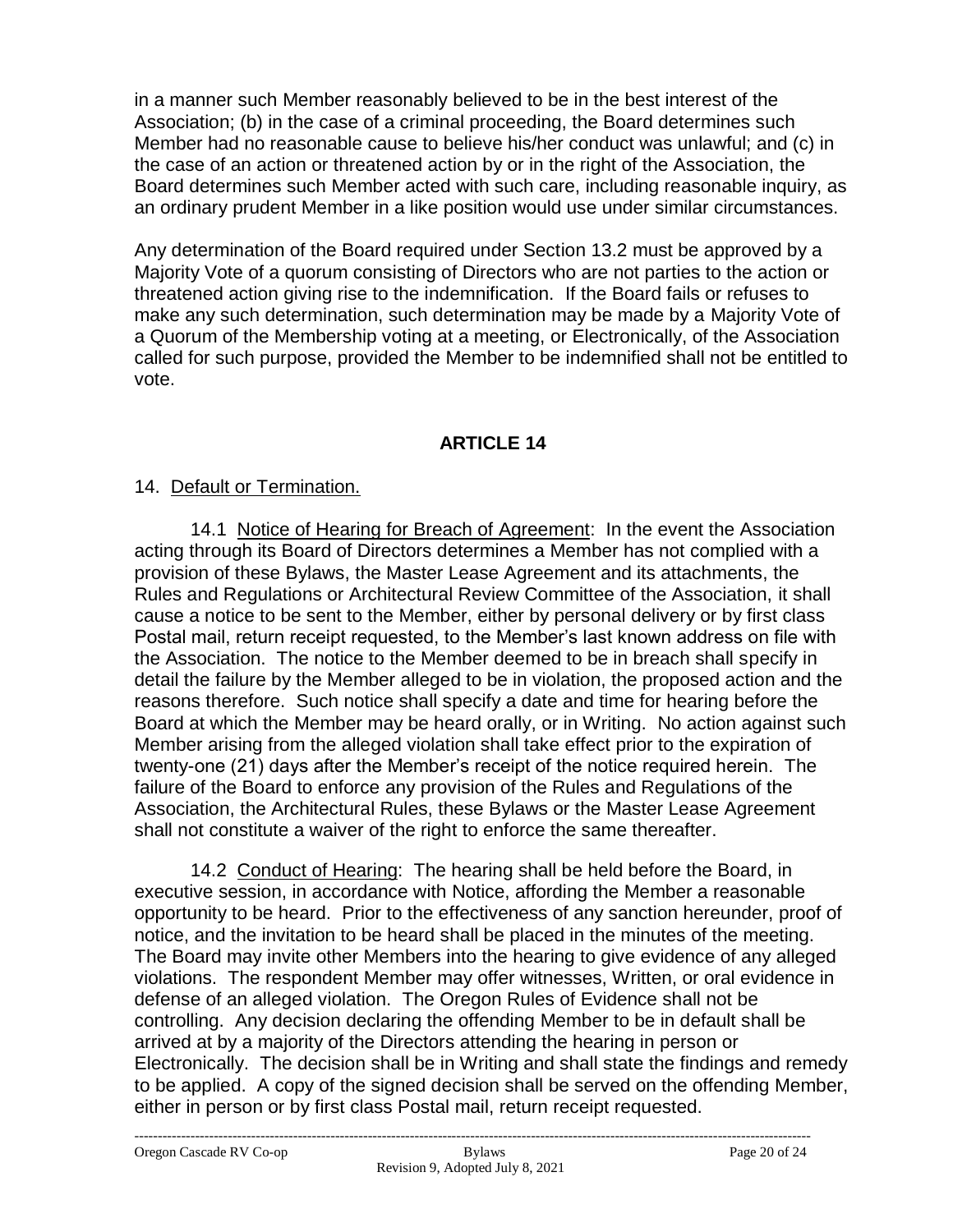14.3Appeal and Arbitration: Any Member found in violation in accordance with Section 14.1 and 14.2 above shall have the right to appeal the decision of the Board of Directors by requesting, in Writing, within fifteen (15) days following service of the signed decision of the Board of Directors, binding arbitration. The arbitration shall be conducted in accordance with the arbitration rules of the Lane County Circuit Court then in effect, provided that the decision of the arbitration shall be binding and may not be appealed.

The parties shall attempt to mutually select an arbitrator. If they cannot do so, each party shall select an arbitrator and the two arbitrators so chosen shall select a third, in which event the arbitration shall be conducted by all three arbitrators and the decision of a majority of the arbitrators shall control.

Any decision of the arbitrators may be filed with any court of competent jurisdiction.

The prevailing party in such arbitration shall be entitled to reimbursement of all costs, as well as all reasonable attorney fees incurred, from the non-prevailing party. The arbitrator (or arbitrators) shall have the sole right to determine the prevailing party in any such action.

14.4 Remedies: Upon being declared in violation by the Board of Directors, or upon the decision of the arbitrators in the event such decision is appealed, provided such decision is adverse to the Member, said Member shall have fifteen (15) days to fully cure all violations (including the payment of all sums owed to the Association). If all violations are not cured within that time, the Association shall have the following remedies:

A. If the violation is for failure to pay any sums assessed against the Member, including any Special Assessments, as defined in Section 2.7, the Association will withdraw the voting privileges of that Member if they are more than 30 days in arrears and the total arrears amount is more than \$100, and may proceed to foreclose the leasehold interest and Membership of the Member, in accordance with the procedures provided under Oregon law;

B. In any event, the Association may terminate the leasehold interest of the Member, and proceed to evict the Member through a Forcible Entry and Detainer action; and

C. If the matter is arbitrated, the Association may pursue any remedy to which it may be entitled in accordance with the decision of the arbitrator(s); and/or

D. The Association may pursue any other remedy allowed under Oregon law. All such remedies shall be cumulative, and the pursuit of one remedy shall not preclude the pursuit of any other remedy except as otherwise prohibited by law.

-------------------------------------------------------------------------------------------------------------------------------------------------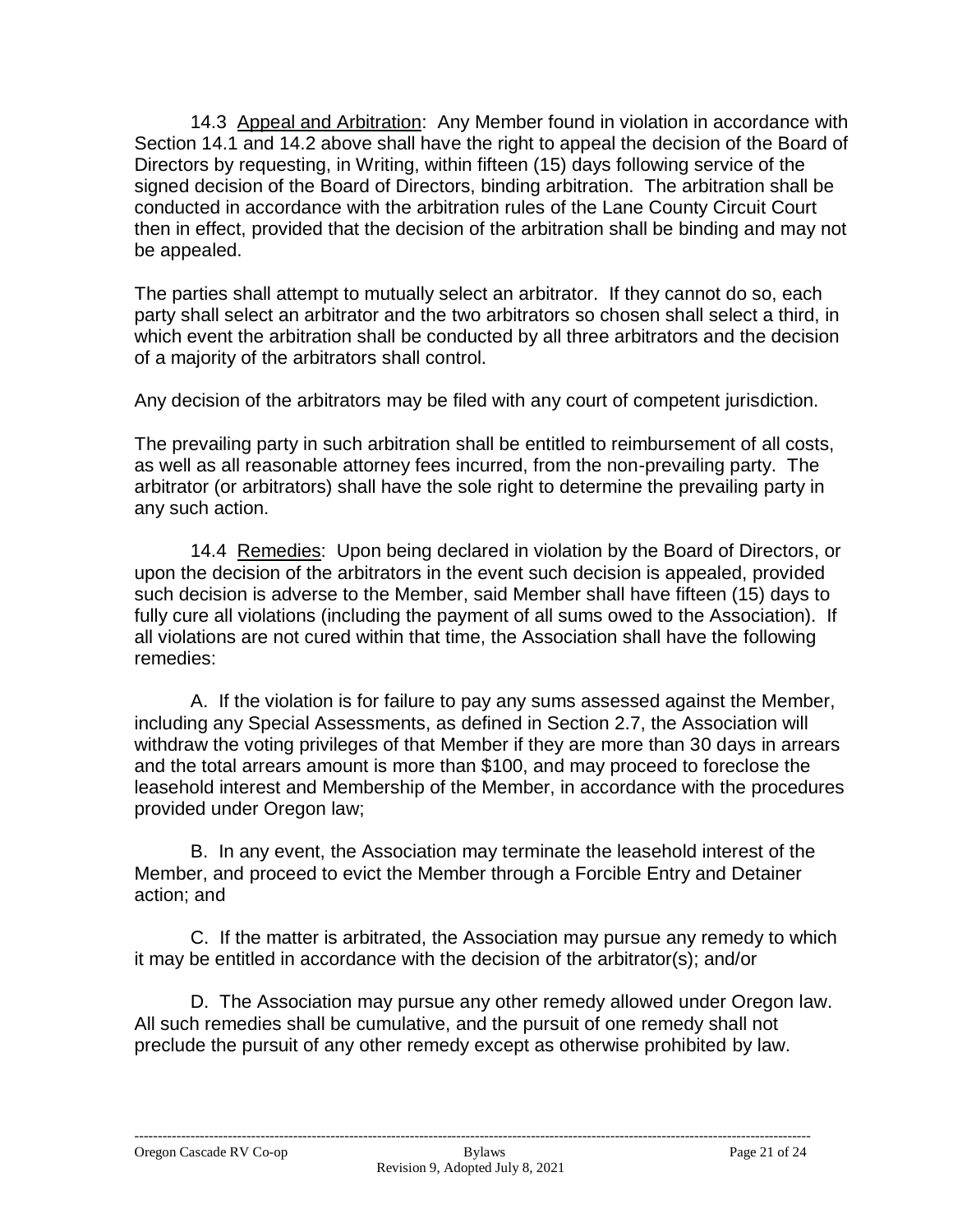### 15. General Provisions.

15.1 Legal Proceedings: The failure of any Owner, his/her Family, guests, employees or invitees to comply with any of the Restrictions, the Master Lease Agreement, Bylaws and Articles of Incorporation shall be grounds for relief which may include, without limiting same, an action to recover sums due for damages, injunctive relief, foreclosure of lien, unlawful detainer, or any combination thereof. Failure to enforce any provision hereof shall not constitute a waiver of the right to enforce said provision, or any other provision hereof. The Board or any Owner (not at the time in default hereunder), shall be entitled to bring an action for damages against any defaulting Owner, and in addition may enjoin any violation of these Bylaws or the Restriction. Any judgment rendered in any action or proceeding to enforce the Restrictions shall include a sum for Attorney's fees in such amount as the Court may deem reasonable, in favor of the prevailing party, as well as the amount of any delinquent payment, interest thereon, cost of collection and court costs. Each remedy provided for in these Bylaws shall be cumulative and not exclusive or exhaustive.

 15.2 Fines and Penalties: Any fines or penalties levied against a Member in accordance with Article 14.4 shall be deemed to be a Special Assessment to such Owner and shall be subject to enforcement and collection by the Board in accordance with the procedures provided for in these Bylaws.

15.3 Severability: The provisions hereof shall be deemed independent and severable, and a determination of invalidity or partial invalidity or unenforceability of any one provision or portion hereof by a court of competent jurisdiction shall not affect the validity or enforceability of any other provisions hereof.

15.4 Interpretation: The provisions of these Bylaws shall be liberally construed to effectuate its purpose of creating a uniform plan for the creation and operation of a Recreational Vehicle cooperative development and for the maintenance of the Project, and any violation of these Bylaws shall be deemed to be a nuisance. The article and section headings, titles and captions have been inserted for convenience only, and shall not be considered or referred to in resolving questions of interpretation or construction. As used herein, the singular shall include the plural and the masculine, feminine and neuter shall mean the same.

15.5 Use of Facilities: The Board of Directors shall have the right to limit the number of guests an Owner may permit to use the commonly shared facilities of the Project, and the Board shall have the right to set further reasonable restrictions on the time and manner of use of the facilities in accordance with the Rules and Regulations.

15.6 Notices: Except as otherwise provided in these Bylaws, in each instance in which notice is to be given to an Owner, the same shall be in Writing and may be delivered personally to the Owner, in which case personal delivery of such to one Owner of a Certificate or, if the Member is an Entity or trustee of that Entity, shall be deemed delivery to all Owners or to the Entity, as the case may be.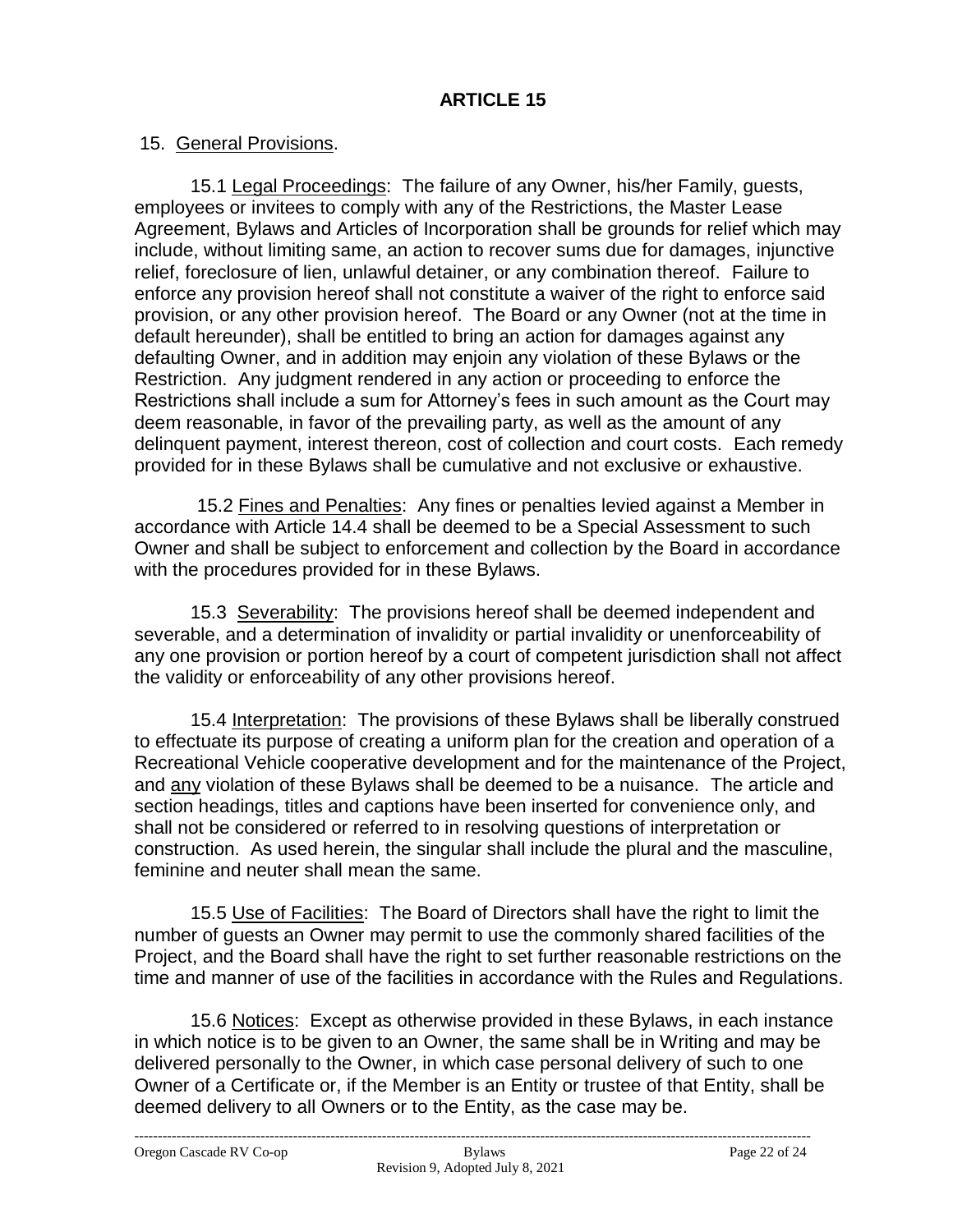15.7 Notice of Mortgagor: Upon request, every Owner who has a Mortgage on his/her Membership shall notify the Association through the Manager, or through the Secretary in the event there is no Manager, of the name and address of his/her Mortgagor; and the Association shall maintain such information in a book, or Electronic file, entitled "Mortgagors of Members." Upon request, each Member shall likewise notify the Association as to the release or discharge of any such Mortgage.

15.8 Membership Book: The Association shall keep and maintain in its office for the transaction of business a Membership and Certificate number and number of the Space allocated to each Member and his/her respective Certificate. Termination or transfer of Membership shall be recorded in the book, or Electronic file, together with the date on which Membership ceased or was transferred, in accordance with the provisions of these Bylaws.

15.9 Execution of Documents: The Board of Directors may authorize any officer or officers, Manager or Managers, to enter into any contract or execute any instrument in the name and on behalf of the Association, and such authority may be general or confined to specific instances; and unless so authorized by the Board of Directors, no officer, Manager or employee shall have any authority to bind the Association by any contract or engagement or to pledge its credit or to render it liable for any purpose or in any amount.

15.10 Inspection of Bylaws: The Association shall keep in its office for the transaction of business the original or a copy of these Bylaws, as amended or otherwise altered to date which shall be open to inspection by any Member.

. 15.11 Conflicting Provisions: In case any of these Bylaws conflict with any provisions of the Laws of the State of Oregon, such conflicting Bylaws shall be null and void upon final court determination to such effect, but all other Bylaws shall remain in full force and effect. In case of any conflict between the Articles of Incorporation and these Bylaws, the Articles of Incorporation shall control; and in the case of any conflict between the Master Lease Agreement and these Bylaws, these Bylaws shall control.

15.12 Lost Certificate: Upon presentation of adequate evidence, including a statement signed by the holder of any first Mortgage encumbering such Certificate, stating a Certificate previously issued by the Association has been lost or destroyed ("Lost Certificate"), the Board of Directors may direct the Lost Certificate be cancelled and a new Certificate be issued in place of the Lost Certificate, upon the payment to the Association of a reasonable fee, which may be established by the Board of Directors.

 15.13 Code of Conduct**:** Each Member has the duty and obligation to preserve the tranquility of the Project and to ensure they conduct themselves with due consideration and courtesy with regard to each other Member and to create a healthy and safe environment within the Project. To this end, each Member shall refrain from using obscenities, verbal or physical threats, slander, or engaging in any activity which may be dangerous, create a health or safety hazard or create a hostile environment